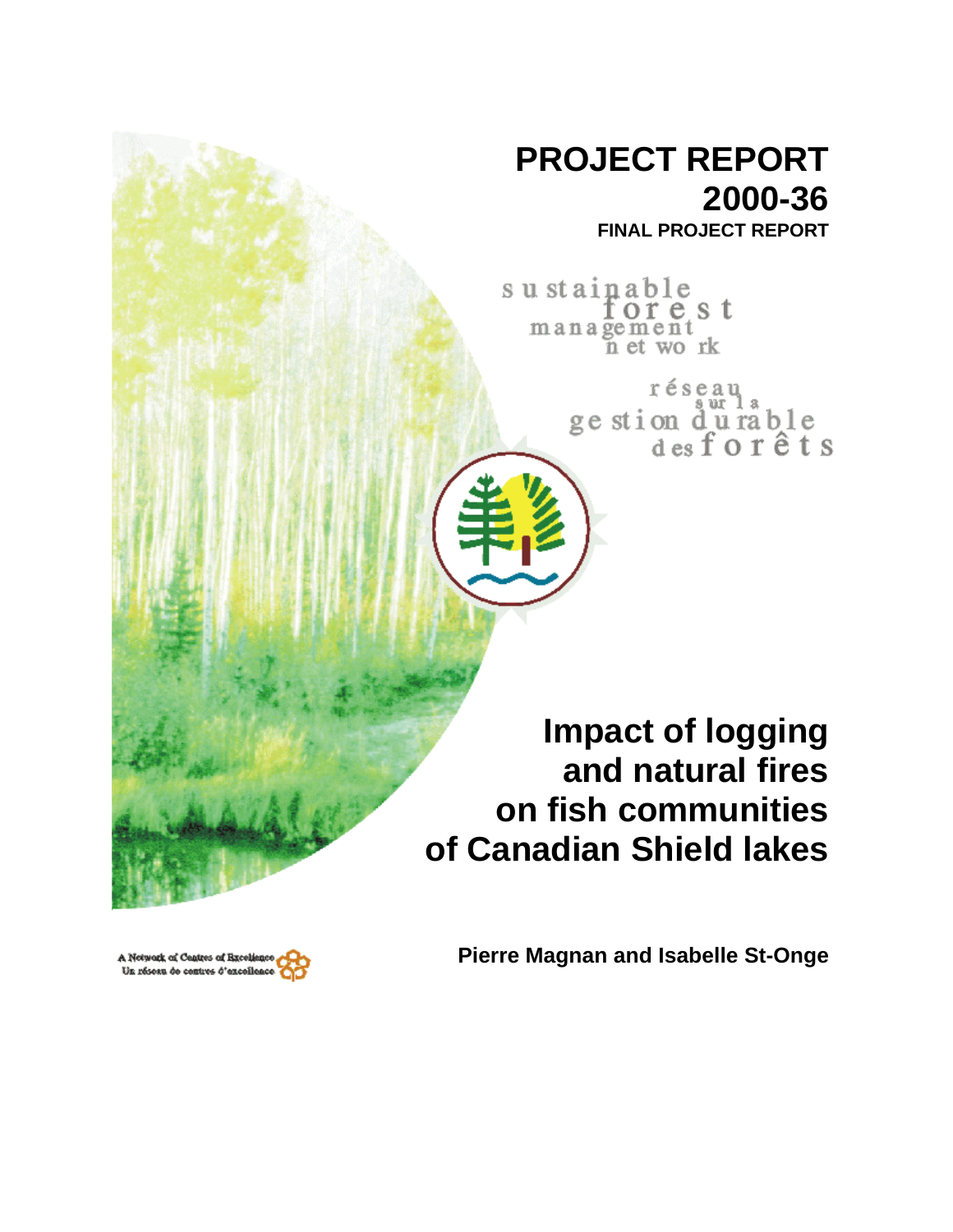For copies of this or other SFM publications contact:

Sustainable Forest Management Network G208 Biological Sciences Building University of Alberta Edmonton, Alberta, T6G 2E9 Ph: (780) 492 6659 Fax: (780) 492 8160 http://www.ualberta.ca/sfm/

ISBN 1-55261-096-9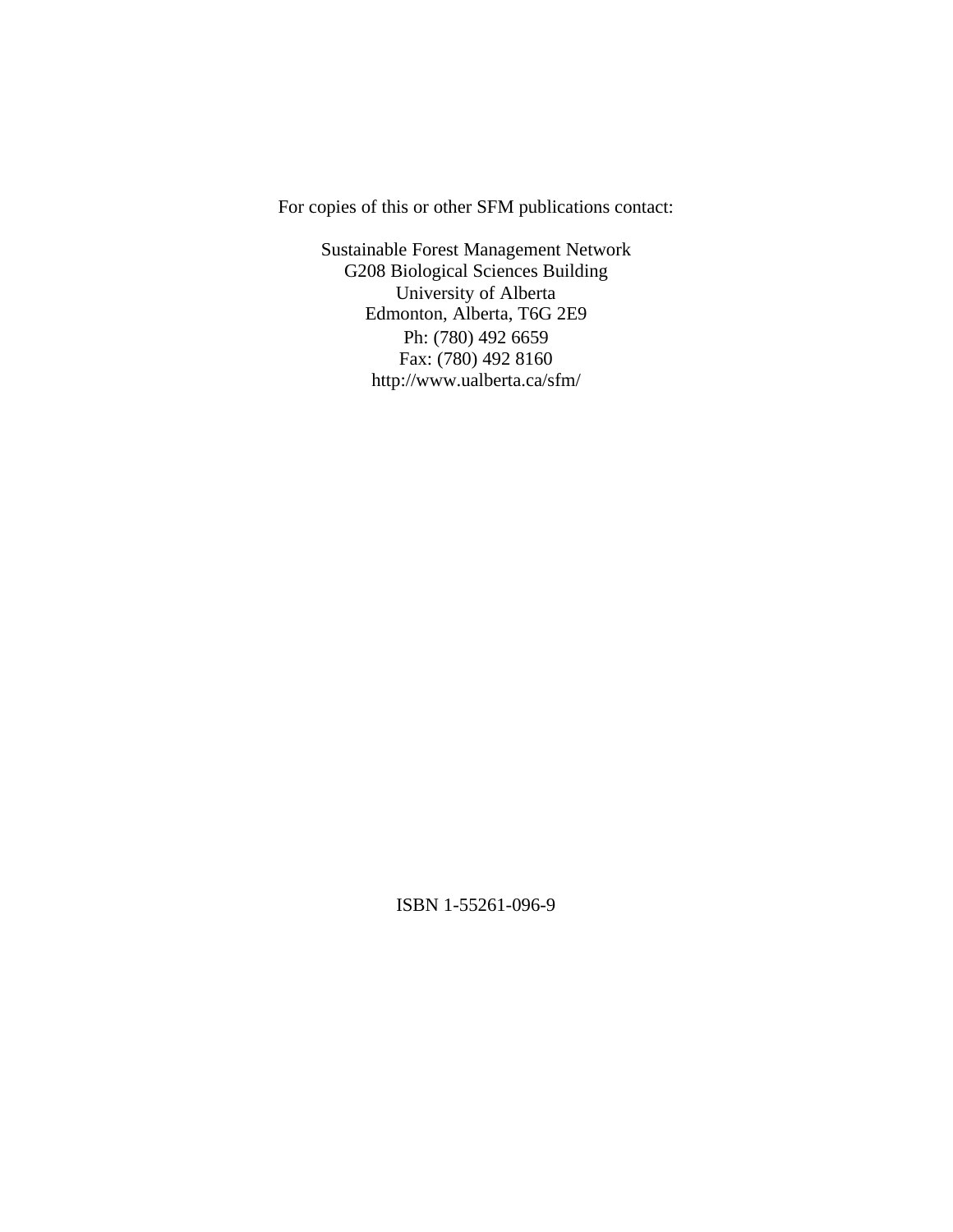# **Impact of logging and natural fires on fish communities of Canadian Shield lakes**

by

# **Pierre Magnan and Isabelle St-Onge**

Département de chimie-biologie Université du Québec à Trois-Rivières C.P. 500, Trois-Rivières (Québec) Canada G9A 1H7

**September 2000**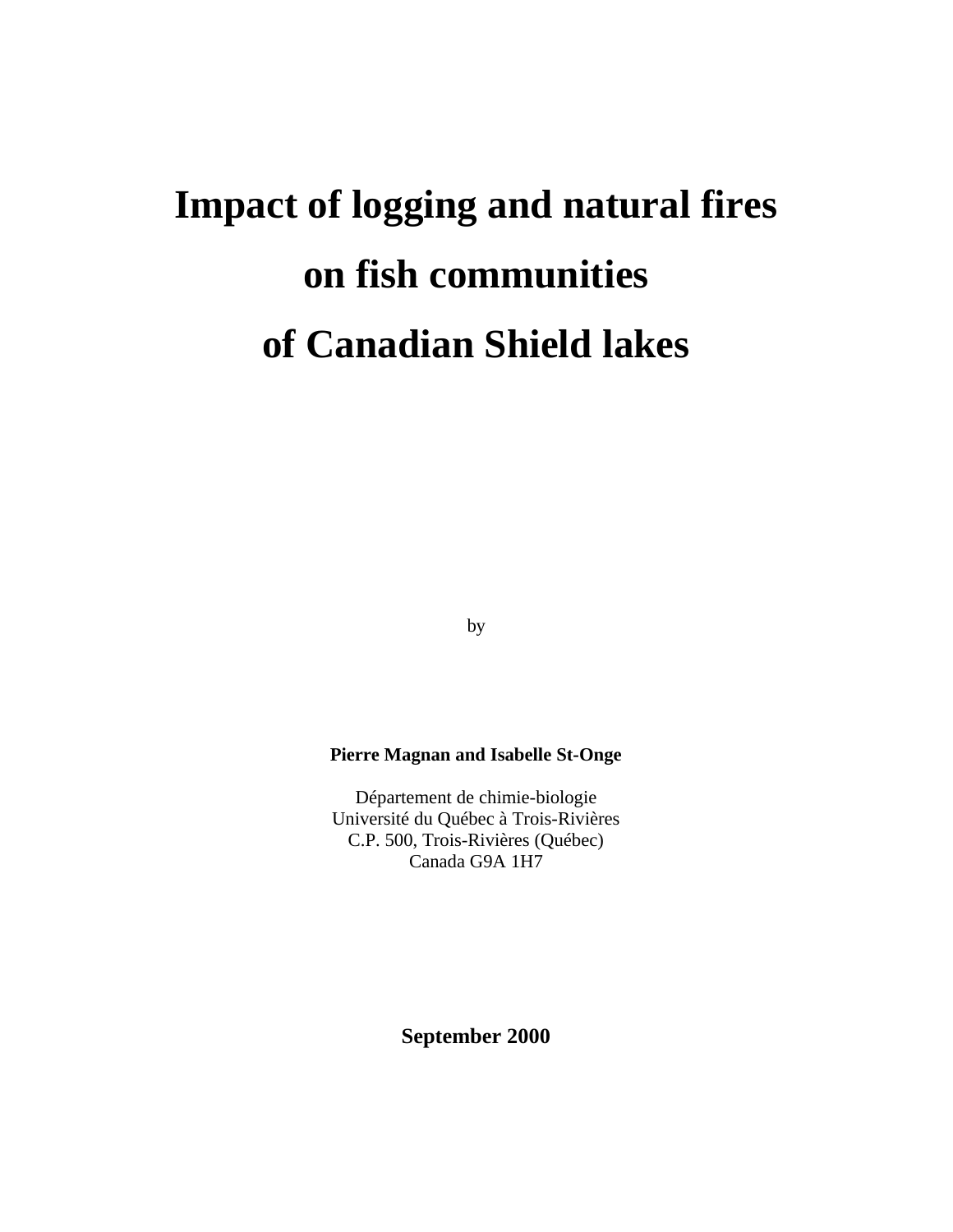# **ABSTRACT**

The goal of this study was to determine if natural fires and logging have a significant impact on abundance, growth, and size structure of fish populations in 38 lakes of the Canadian Shield (Québec, Canada). The watersheds of 9 of these lakes underwent logging and 9 underwent natural fires while the 20 remaining lakes were used as references. No significant differences were found among the three lake groups in the catch per unit of effort of the most abundant species: white sucker (C*atostomus commersoni*), northern pike (*Esox lucius*), yellow perch (*Perca flavescens*), lake whitefish (*Coregonus clupeaformis*), fallfish (*Semotilus corporalis*), brook charr (*Salvelinus fontinalis*), walleye (*Stizostedion vitreum*), and burbot (*Lota lota*). No significant difference was found in the back-calculated length of yellow perch and white sucker, for which age determinations were made, among control, burned, and logged lakes. However, we found that the proportion of small yellow perch and white sucker were significantly lower in populations of impacted lakes (burned and logged lakes pooled). The influence of logging and fires remained significant when a series of biotic and abiotic variables on watershed and lake characteristics were accounted for in multiple regression analyses. The lower proportion of small fish in impacted lakes could be due either to an increase in post-emergence mortality and (or) a shift of individuals to the pelagic zone.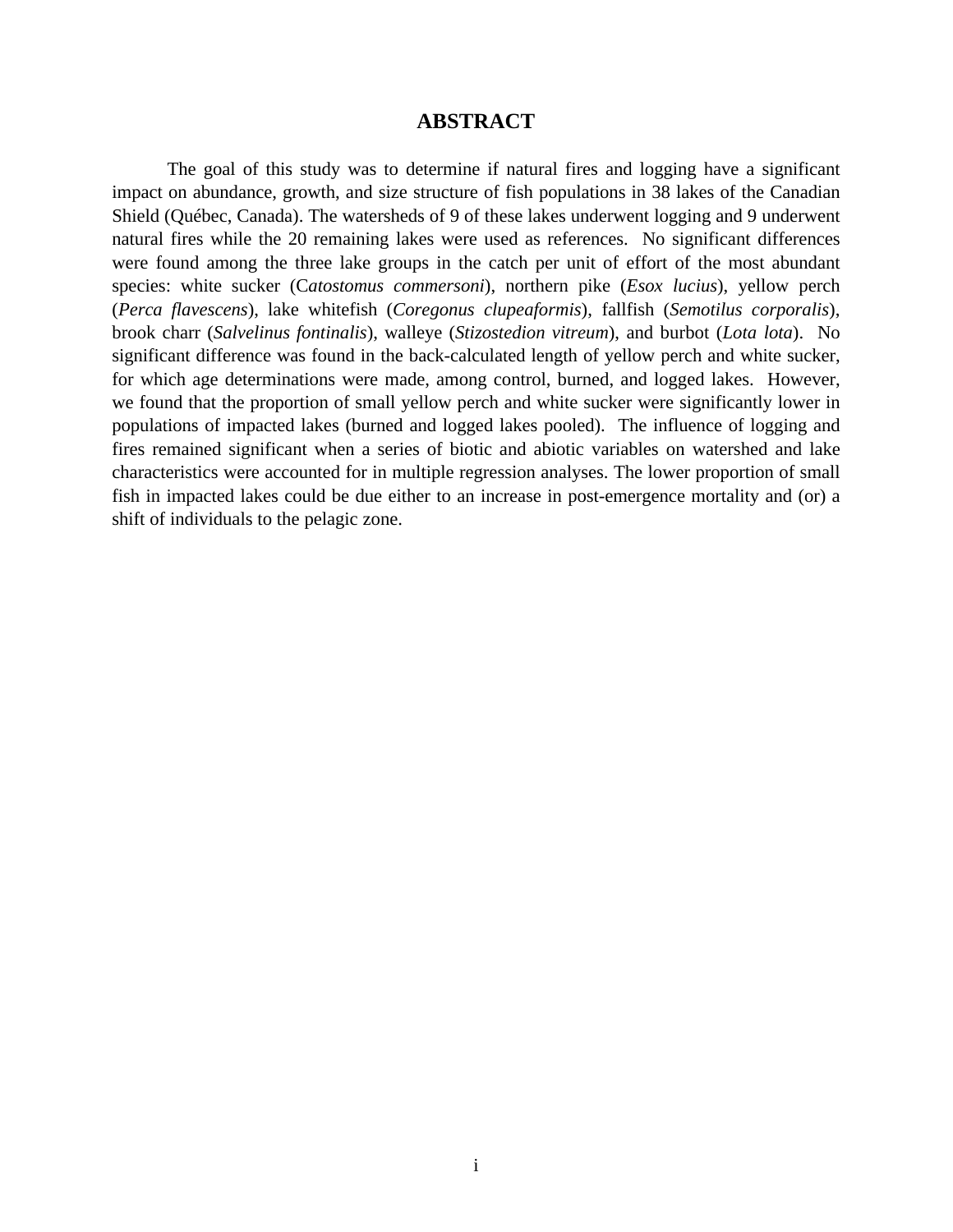# **ACKNOWLEDGEMENTS**

We thank D. Boula, E. Garcia, W. Giroux, F. Guillemette, P. Lafrance, D. Monté, Y. Paquette, A. Patoine, R. Proulx, P. St-Onge, for their field and laboratory assistance. We are also grateful to P. Bérubé, P. East and M. Lapointe for their invaluable assistance at many stages of this research and to P.D'Arcy for his logistical support. This project was supported by grants from the Sustainable Forest Management Network Center of Excellence, Natural Sciences and Engineering Research Council (NSERC) of Canada to P. Magnan.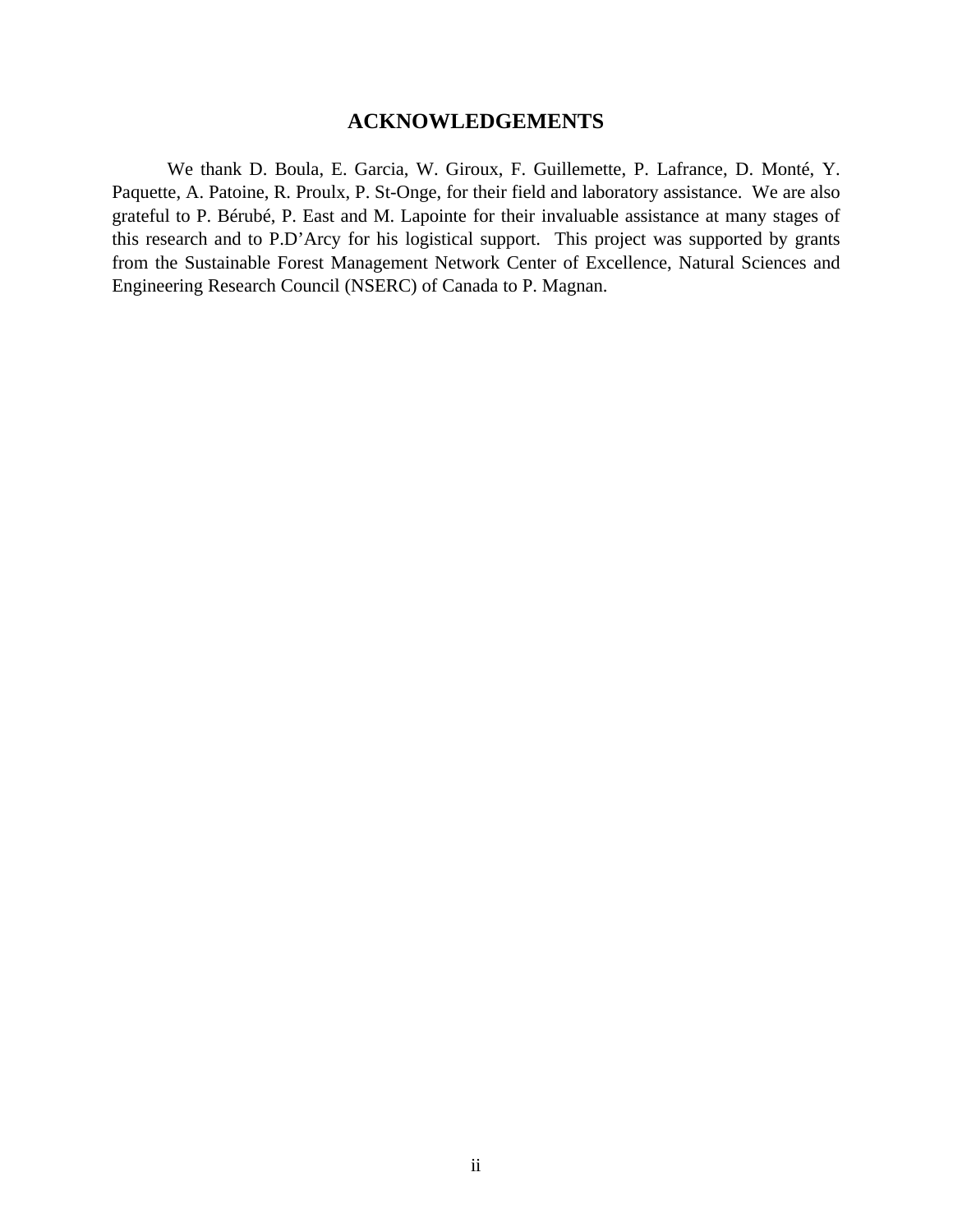# **INTRODUCTION**

The effects of logging are well documented in lotic ecosystems (Graynoth 1979, Brown 1983, Hartman and Scrivener 1990, Roberge 1996). Some of the most significant effects are the increase in turbidity and sedimentation (Everest et al. 1987, Hetherington 1987, Eaglin and Hubert 1993), nutrient concentrations (Nicolson et al. 1982, Pardo et al. 1995, Rosén et al. 1996), and streamflow (Troendle and King 1987, Van Der Vinne and Andres 1988, Heede 1991). Logging may also induce increases in water temperature (Lynch et al. 1984, Beschta et al. 1987, Garman and Moring 1991), decreases in dissolved oxygen (Ringler and Hall 1975, Graynoth 1979, Murphy and Milner 1997) and increases in primary productivity (Murphy et al. 1981, Noël et al. 1986, Gregory et al. 1987) through the removal of canopy cover. Forest fires were also reported to increase sediment transport (Beaty 1994, Cerdà et al. 1995, Megahan et al. 1995) and nutrient losses (Schindler et al. 1980, Spencer and Hauer 1991, Bayley et al. 1992). In lakes, deforestation, either through natural fires or logging, also tends to increase nutrients and organic carbon loading as well as increases in chlorophyll a and limnoplankton biomass (Carignan et al. 1999).

All these changes are susceptible to affect the top-down and bottom-up interactions, especially fish populations, which can reflect short term changes in limnetic eutrophication due to their ability for rapid growth compensation and their short life history cycles. As fish yield is strongly correlated to lake productivity (Ryder et al. 1974, Godbout and Peters 1988), forest clearance may increase fish productivity (Hawkins et al. 1983, Murphy et al. 1986). On the other hand, increased sedimentation following deforestation is also likely to have an impact on spawning habitats and therefore on fish recruitment (Scrivener and Brownlee 1989, Murphy and Milner 1997). Most existing studies on the impact of logging on fish populations deal with salmonids inhabiting brooks and streams. With the exception of Bérubé and Lévesque (1998), we do not know of any other studies that investigated the impact of these perturbations on fish of lake ecosystems.

Canadian sport fishers spent \$7.4 billion on this activity in 1995, of which \$4.9 billion was directly related to fishing (Economic and Policy Analysis Directorate 1997). Given the socio-economical importance of this fishery, it is of prime importance to describe and understand the impact of different levels of deforestation on fish communities to be able to predict changes in commercially important species following such perturbations. The objective of our study was to determine if changes in abundance, growth, and size structure of fish populations are correlated with changes in any lake characteristics following buring and (or) logging. The present study is based on a survey of fish populations in 38 lakes of the Canadian Shield; the watersheds of 20 of these were not impacted while 9 underwent logging and 9 underwent natural fires.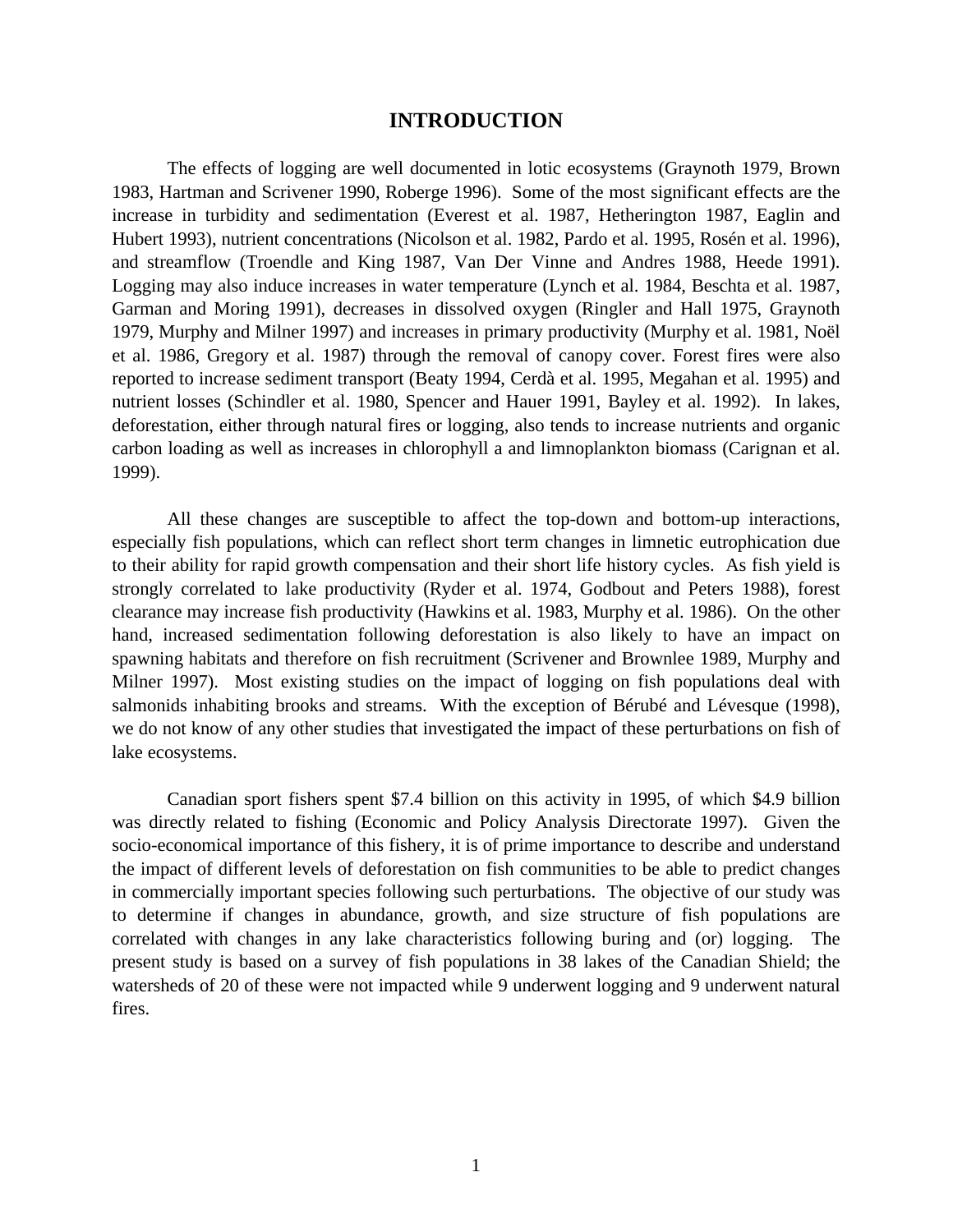# **STUDY SITE**

The data were collected in 38 headwater lakes on the Boreal Canadian Shield. All the lakes are located within a 50,000 km<sup>2</sup> area around Réservoir Gouin, Québec (48°50'N, 75°00'W, Fig.1). This region has a typical temperate climate, where snow represents half of the annual precipitation (900-1000 mm). The forest is primarily composed of black spruce (*Picea mariana*), balsam fir (*Abies balsamea*), jack pine (*Pinus divaricata*), white birch (*Betula papyrifera*), and aspen (*Populus tremuloides*). Our study compared fish communities in lakes with three types of watershed treatments: 20 control lakes with undisturbed watershed (old-growth forest of at least 60 years); 9 "logged" lakes, whose watersheds had undergone forest clearance, and 9 "burned" lakes, whose watersheds had been severely burned by fire (Fig.1). In logged lakes, a buffer strip of about 20 m had generally been left between cutting zones and lakes. The lakes were selected on the basis of comparable size, depth, watershed morphometries (Table 1), and time of the impact. All the lakes were stratified during summer and their watershed slope ranged from 7.5 to 19.5% (mean = 11.1%). Most fires and clear-cuts occurred in 1995 (with the exception of lakes C24 and C2, which had been clear-cut in spring and summer 1994 respectively). With the exception of some forestry roads, the only way to access these lakes is by hydroplane. The fish communities of these lakes are thus generally unexploited or lightly exploited.

# **SUMMARY OF METHODS AND DATA ANALYSES**

Detailed information on field methods, laboratory procedures and statistical analyses can be found in St-Onge and Magnan (2000). Therefore, only a brief summary is presented here.

# **Fish sampling**

Twenty-one lakes were sampled in 1996 (one year after the impacts) and 17 in 1997 (two years after the impacts). It was not possible to sample all the lakes during the same year due to logistical constraints. Each lake was sampled once between June and August. Fish were captured with experimental monofilament gillnets, 102.3 m long x 2.7 m deep, with stretched mesh panels of 20, 24, 33, 36, 50, 60, 76, 90, and 100 mm (filament diameter of 0.17, 0.20, 0.20, 0.20, 0.20, 0.32, 0.32, 0.32, and 0.32 mm, respectively). Gillnets were set perpendicular to the shore, with small and large meshes alternating from the shore among gillnets. The nets were localized at regular intervals around the lake, the first being randomly located using aerial photography. The fishing effort was 6 nets per night for lakes  $<$  50 ha, 8 nets per night for lakes of 50-100 ha, 10 nets/night for lakes of 100-150 ha, and 12 nets/night for lakes > 150 ha. The nets fished for periods of 16 to 24 hours, always covering the periods between 18:00 and 09:00 hours. For all fish captured, total length  $(\pm 1 \text{ mm})$  and weight  $(\pm 0.1 \text{ g})$  were noted and, when possible, sex was identified visually. Appropriate bone structures were also removed for further age determination of white sucker (*Catostomus commersoni*), pike (*Esox lucius*), yellow perch (*Perca flavescens*), brook charr (*Salvelinus fontinalis*), lake whitefish (*Coregonus clupeaformis*), and walleye (*Stizostedion vitreum*).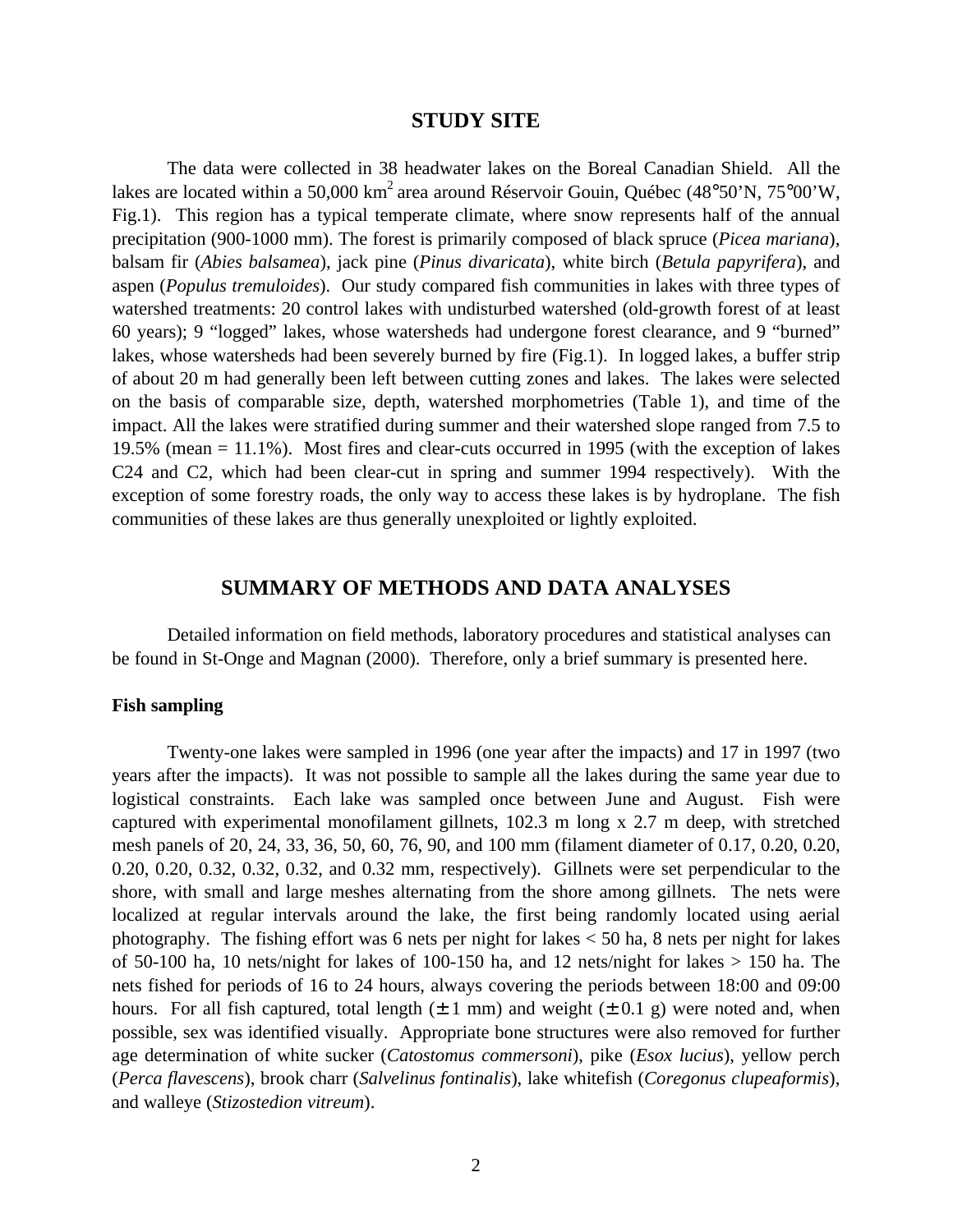#### **Study species**

The fish species compositions of the study lakes, unknown before this study, were quite diverse (Table 2). The most widespread species were white suckers (31 lakes), northern pike (27 lakes), yellow perch (25 lakes), and lake whitefish (11 lakes). We selected white suckers, yellow perch, and lake whitefish to evaluate the impact of fires or logging on fish populations; because they were the most frequent species. Northern pike was present in many lakes, but its abundance was too low to conduct reliable analysis (mean catch per unit of effort [CPUE] of  $1.5 \pm 1.5$ ).

## **Study parameters**

#### *Relative abundance*

For each study species, statistical analyses were performed to determine if there was any significant difference in its relative abundance (CPUE) among lake groups. We also pooled the data of logged and burned lakes in to a single group, hereafter referred as impacted lakes, to increase sample size. We also compared the percent CPUE of "small fish" of the three study species and that of 1+ yellow perch using the same procedure, because they appeared to be affected by fires and logging (see below for age determination of yellow perch). "Small fish" corresponded to the first mode of the size frequency distribution, which was estimated visually. In the size frequency distribution, the frequency of each length class represented the mean of the lake group.

#### *Age and growth of yellow perch and white sucker*

We used back-calculated length-at-age to compare growth of yellow perch and white sucker among the three lake groups (control, burned, and logged). To reduce the inter-annual variability, comparisons were made only among fish of the same cohort and of the same lag preceding or following the impact (e.g., fish of age 1, 1 year after logging). Since all fish sampling was not done in the same year, this approach allowed us to use data of the two years in the same analyses (see Results section). This procedure was carried out on the first three cohorts for yellow perch (age 1 to 3) and the first six cohorts for white sucker (age 1 to 6), for the two years preceding and following the impacts as well as for the year of the impacts. Statistical analyses were done to determine if there were any significant differences in fish length among lake groups. Finally, assuming that logging and fires may have similar effects on growth (if there is an effect), we pooled the data from logged and burned lakes into a single group (impacted lakes) to increase the sample size (see Discussion section).

#### *Determinants of fish abundance*

Multiple linear regressions were used to determine environmental and biological factors that best explained (i) percent one year old yellow perch in the population and (ii) percent CPUE of white sucker < 160mm in the population. No model was built to predict the relative abundance of small lake whitefish in the population because of the low sample size (nine lakes).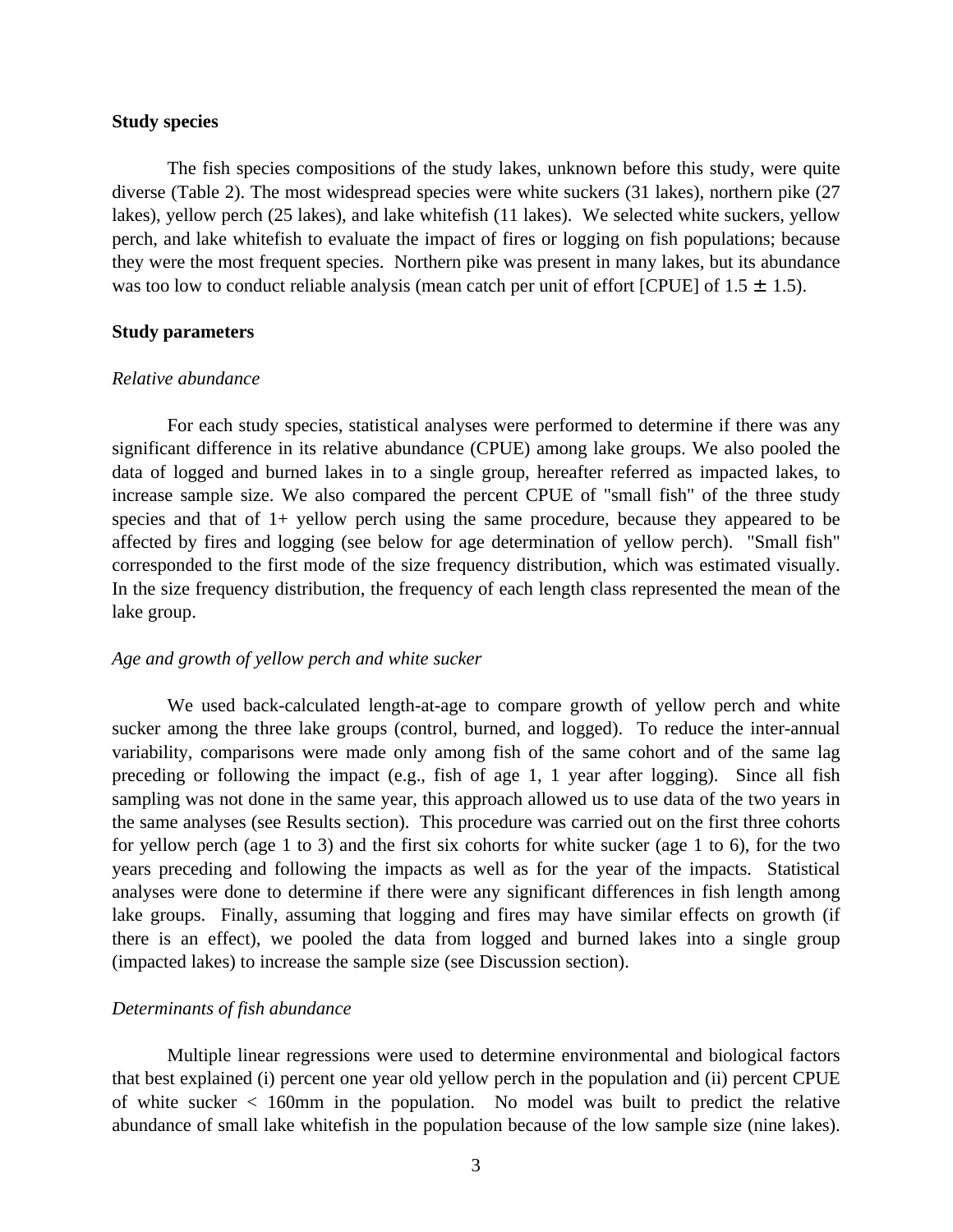Variables on watershed and lake morphometry, water quality, phytoplankton, and zooplankton were used as independent variables in statistical analyses (Table 3). Further details on the estimation of the above variables can be obtained in Carignan et al. (1999), Planas et al. (1999), and Patoine et al. (2000). For water quality, phytoplankton, and zooplankton, we used the mean of the three summer samples in statistical analyses (for the summer when fish were sampled). The variable "logging or fires" was entered as a dummy variable where the value 0 was attributed to control lakes and 1 to those that underwent fires or logging.

# **SUMMARY OF RESULTS**

#### *Relative abundance*

No significant differences were found in CPUE among the three lake groups for white sucker, northern pike, yellow perch, lake whitefish, fallfish, brook charr, walleye, and burbot (Table 4). For the other species, there was insufficient data to perform comparison tests. Similarly, no significant differences were found in CPUE of the most frequent species between control and impacted lakes (i.e., when burned and logged lakes were pooled; Table 4). The mean percent CPUE of small white sucker (< 160 mm) in the population was significantly lower in impacted lakes than in control lakes (t = -2.15,  $p < 0.05$ ; Fig. 2). The mean percent CPUE of small yellow perch ( $\lt$  75 mm) and small lake white fish ( $\lt$ 120 mm) also tend to be lower in impacted than in control lakes, but these differences were not significant (Fig. 2). For the 1996 sample, the mean percent CPUE of 1+ yellow perch in the population was significantly lower in logged lakes than in control lakes, with burned lakes showing an intermediate value (Fig. 3). The same pattern was observed for pooled samples of 1996 and 1997. The significant increase in the mean percent CPUE of 3+ yellow perch, probably results from the decrease in the mean percent CPUE of 1+ fish in the population (Fig.3).

#### *Growth of yellow perch and white sucker*

No significant differences were found in the back-calculated length of yellow perch (Table 5) and white sucker (Table 6) among control, burned, and logged lakes. No significant differences were observed when logged and burned lakes were pooled into impacted lakes (Tables 5 and 6).

#### *Determinants of fish abundance*

The best predictors of the percent CPUE of one-year-old yellow perch in the population were the biomass of northern pike (-), mean summer lake temperature (+), the dummy variable "logging or fires" (-), and depth of epilimnion (+), explaining respectively of 29.4, 24.6, 19.5, and 13.1% of the variation (Table 7). The length of brooks in the watershed  $(+)$  explained 0.5% of the variation (Table 7).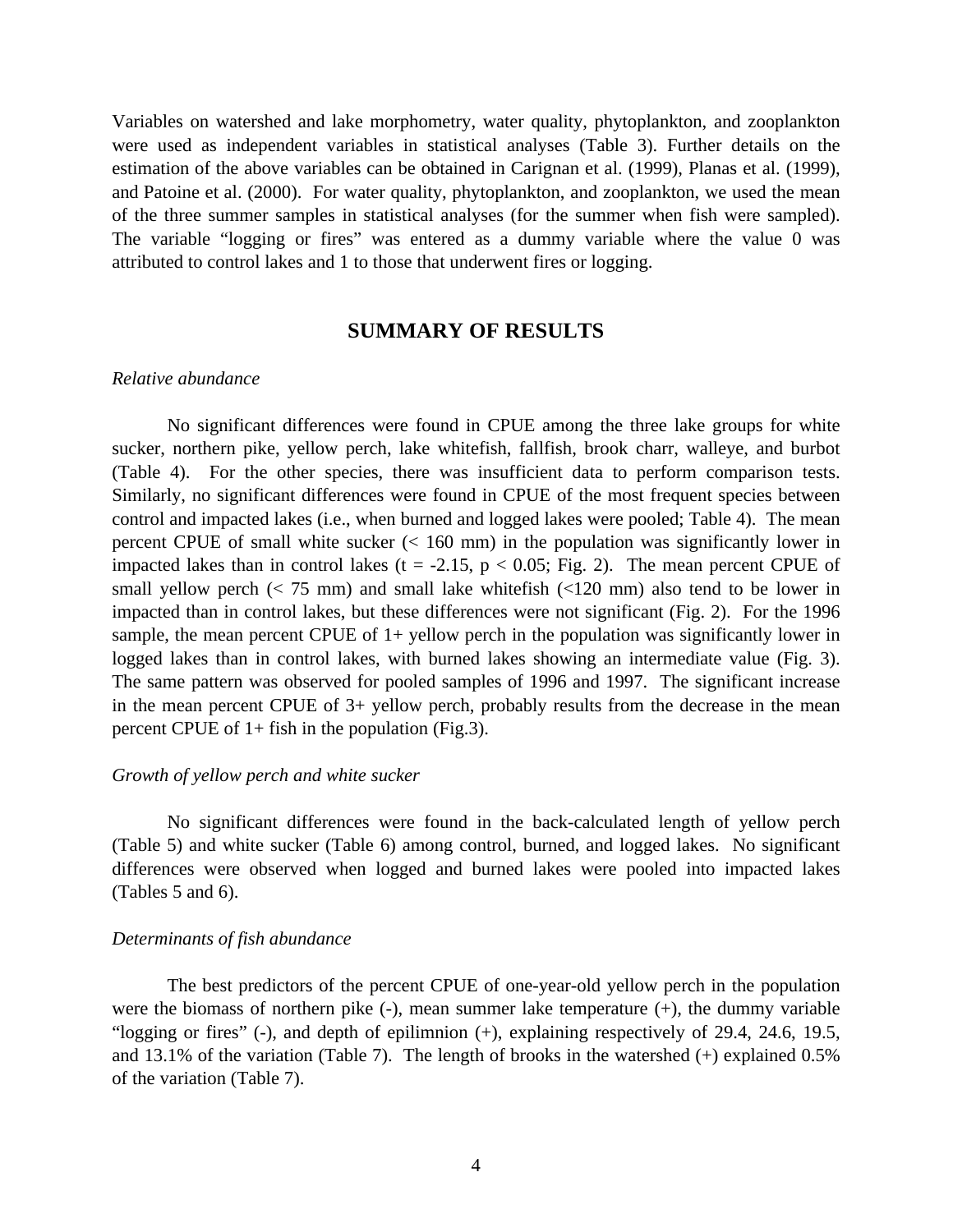The best predictors of the percent CPUE of small white sucker were the density of microphytoplankton  $(+)$ , the dummy variable "logging or fires"  $(-)$ , latitude  $(+)$ , and sampling date (+), which together accounted for 73.6% of the variation (Table 7).

# **CONCLUSIONS**

Our study indicates that logging and fires affect the abundance of small yellow perch and white sucker. This is confirmed by the fact that the dummy variable "logging or fires" still appeared in the multiple regression models after all others biotic and abiotic variables were accounted for. Furthermore, the variable "logging or fires" explained a substantial proportion of the variation of  $1+$  yellow perch (19.5%) and small white sucker (24.1%). When logging and fires were considered separately as independent variables, they did not appear in any models to predict the CPUE of small perch and sucker. This is probably due to the splitting of samples size (four logged lakes and five burned lakes for white sucker; seven logged lakes and six burned lakes for yellow perch). In pooling logged and burned lakes, we assumed that both perturbations have similar impacts on small fish.

The impacts of logging are well documented in fish and usually include a decrease in spawning habitat quality. In streams, the increase of temperature and sedimentation after timber harvest can affect the egg-to-fry survival by reducing the oxygen in spawning grounds and by forming physical barriers to emergence (Ringler and Hall 1975, Everest et al. 1987, Murphy and Milner 1997). In Carnation Creek, the survival to emergence declined from 29.1% to 16.4% for coho salmon (*Oncorhynchus kisutch*) and from 22.2% to 11.5% for chum salmon (*O. keta*) following logging (Scrivener et Brownlee 1989). Forest fires also influence the amount of sediment found in brooks and streams (Beaty 1994, Cerdà et al. 1995, Mégahan et al. 1995). In lakes, the removal of lakeside vegetation can also be assumed to affect spawning habitat quality. For example, suspended sediment, light enough to be carried around the lake shoreline by water movements, may be deposited in spawning grounds (Miller et al. 1997). In some Quebec lakes, Bérubé and Lévesque (1998) reported a reduction of sport fishing yield (abundance and biomass) of brook trout after clear-cutting. Possible damage to spawning and nursery habitats were suggested to explain in part these reductions in fishing success.

Most studies on the impact of fires and logging on fish populations have been done on salmonids because they require clean gravel or rubble substrate to spawn so their reproduction is generally affected by siltation (Berkman and Rabeni 1987). Yellow perch spawn in shallow water of lakes or in tributaries where single, convoluted egg-strands are attached to submerged plants or fallen trees, or deposited on sand and gravel (Echo 1955, Scott and Crossman 1973). For this reason, perch and other sport fishes like northern pike, bass, or walleye are assumed to be less sensitive than trout to the potentially adverse affects of timber harvesting (France 1997); this probably explains why no study has evaluated the impact of logging and fires on these species. In the present study, the reduction in abundance of  $1+$  yellow perch cannot be attributed to a reduction of egg-to-fry survival induced by logging or fires. This reduction was observed in 1996, one year after forest harvesting or fires. The one-year-old perch captured in 1996 were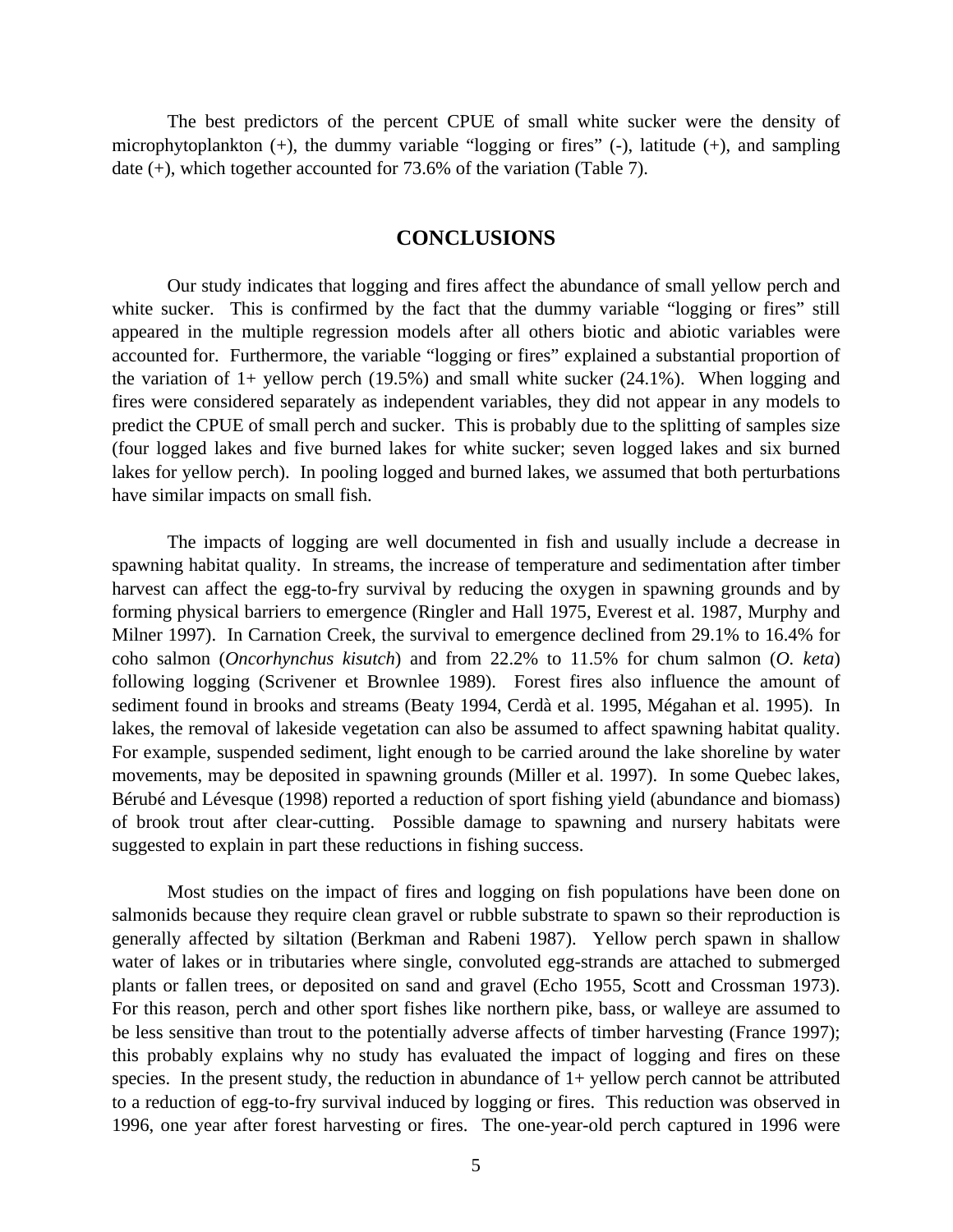born in spring 1995, the summer before logging and fires occurred. Consequently, any impacts on 1+ yellow perch may have occurred in the seasons following the emergence of larvae.

White suckers require clean gravel to spawn (Scott and Crossman 1973) and thus could have a similar response to spawning habitat degradation by siltation as salmonids (Berkman and Rabeni 1987). As we did not made age determinations for white sucker, we cannot evaluate the effect of fires and logging on the first cohort. However, age–length relationships found in the literature suggest that few one-year-old individuals were captured in our gillnets.

Little information is available on post-emergence survival after clear-cuts and fires. Depending on the concentration and duration of exposure, suspended sediments can induce physiological stress, reduce growth, and cause direct mortality in fish (Newcombe and MacDonald 1991). In streams where watersheds have been almost completely burned, Bozek and Young (1994) found dead fish following storm flow caused by rain. Each fish appeared to have been asphyxiated by sediment. Typically, sediment completely embedded the fish gills. However, the dynamics of sediment loading is different in streams than in lakes. In streams, the velocity is strong enough to keep sediment in suspension and thus expose fish to a substantial stress (Chiasson 1993). In contrast, lake basins act as sinks (Miller et al. 1997) and sediment is deposited on the lake floor. Number of authors have suggested that adult fish are able to tolerate suspended sediment concentrations substantially greater than those commonly found in nature (Herbert & Merkens 1961, Muncy et al. 1979, Redding & Schreck 1987). For these reasons, it is unlikely that an excess of sedimentation would have caused direct mortality of fish in burned and logged lakes, especially in logged lakes due to presence of buffer strips.

Assuming that fine sediment can reach the lake shore of burned and logged lakes, macroinvertebrate habitats and survival could have been negatively affected (Miller et al. 1997), reducing the abundance of food for yellow perch and white sucker. Some studies have reported a reduction in macroinvertebrate density following timber harvesting or forest drainage (Hartman and Scrivener 1990, Vuori and Joensuu 1996). Thus, a lower food availability could have lowered the survival of younger fish. This hypothesis could also explain the absence of difference in growth of yellow perch between control and impacted lakes as fewer fish would have access to a reduced benthic resource (prey biomass per capita being similar among lakes groups). Some studies have reported an increase in salmonid biomass or growth when the gain in productivity apparently compensated for a decrease in habitat quality (Burns 1972, Murphy and Hall 1981, Grant et al. 1986). In our study, the increased phosphorous supply in burned lakes caused a significant (80%) upsurge in biological productivity, as evidenced by higher planktonic and attached chlorophyll levels, algal biomass, and zooplankton (Carignan et al. 1999, Planas et al. 1999, Patoine et al. 2000). In contrast, the increased total phosphorus levels in logged lakes did not result in higher productivity, probably because higher concentration of dissolved organic carbon reduced light availability or because of differences in biological availability of phosphorous released by burned and harvested watersheds (Carignan et al. 1999). As no difference was found in its growth, yellow perch did not respond to the increased productivity in burned lakes.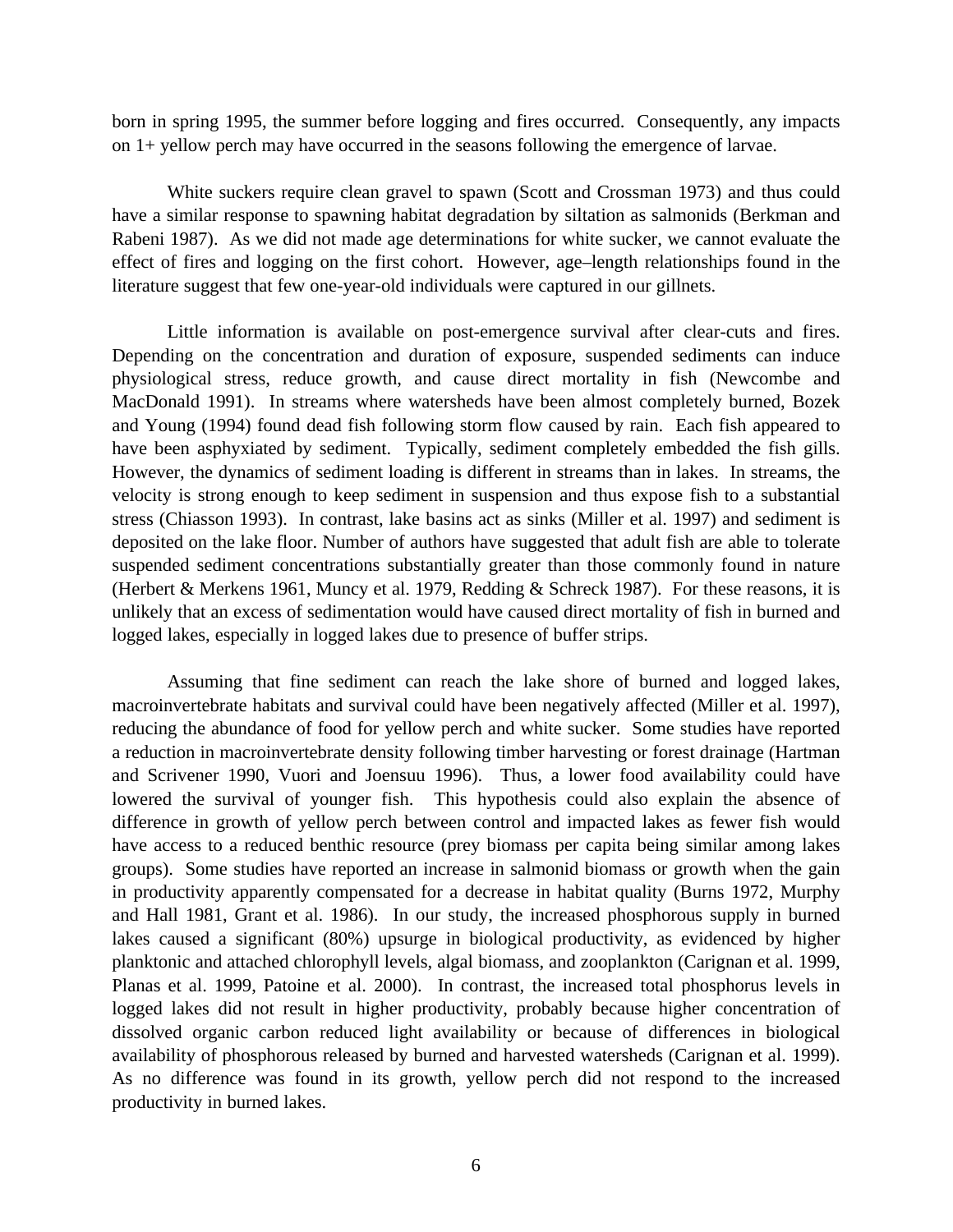The gillnets used in this project were chosen to ensure the capture of all species and of a large size range of fish. However, these nets are not very efficient in capturing small fish like one-year-old yellow perch and small white sucker, and may have biased the sampling of these size classes. In similar lakes, small yellow perch are known to be most abundant in dense littoral vegetation of shallow and deep bays (Sandheinrich and Hubert 1984). White sucker is also known to be most abundant in the littoral zone (Tremblay and Magnan 1991). In our study, the gillnets were located perpendicular to the shore and may have been systematically set in habitats not selected by these two species in logged and burned lakes. It is possible that small perch and sucker shift to the pelagic zone following disturbances in the littoral zone of logged and burned lakes; this zone was not sampled with our protocol.

We do not know of any study that has investigated the impact of these perturbations in lake ecosystems with such a large sample size and on species other than salmonids. Our sampling design allowed us to observe significant differences in population structure among lake treatments but not to determine the mechanisms responsible for these patterns. Further studies will be needed to investigate the function of fish populations following watershed deforestation.

# **MANAGEMENT APPLICATIONS**

This study suggest that logging and fires have an influence on small yellow perch, white sucker, and perhaps lake whitefish, either through an increase in post-emergence mortality and (or) a shift of individuals to the pelagic zone. If this is the case, these mortalities may have a cascading effect on the most valuable exploited species like northern pike and walleye, which use perch, sucker, and whitefish as forage fish. One or two cohorts of these prey fish will be decreased at the time they will enter into the size range selected by pike and walleye. Consequently, exploitation of pike and walleye will have to be reduced during years of poor abundance of prey fish, to prevent their collapse.

### **REFERENCES**

- Bayley, S.E., D.W. Schindler, K.G. Beaty, B.R. Parker and M.P. Stainton. 1992. Effects of multiple fires on nutrient yields from streams draining boreal forest and fen watersheds: nitrogen and phosphorus. Can. J. Fish. Aquat. Sci. 49: 584-596.
- Beaty, K.G. 1994. Sediment transport in a small stream following two successive forest fires. Can. J. Fish. Aquat. Sci. 51: 2723-2733.
- Berkman, H.E. and C.F. Rabeni. 1987. Effect of siltation on stream fish communities. Environ. Biol. Fishes 18 (4): 285-294.
- Bérubé, P. and F. Lévesque. 1998. Effects of forestry clear-cutting on numbers and sizes of brook trout, *Salvelinus fontinalis* (Mitchill), in lakes of the Mastigouche Wildlife Reserve, Quebec, Canada. Fish. Manag. Ecol. 5:123-137.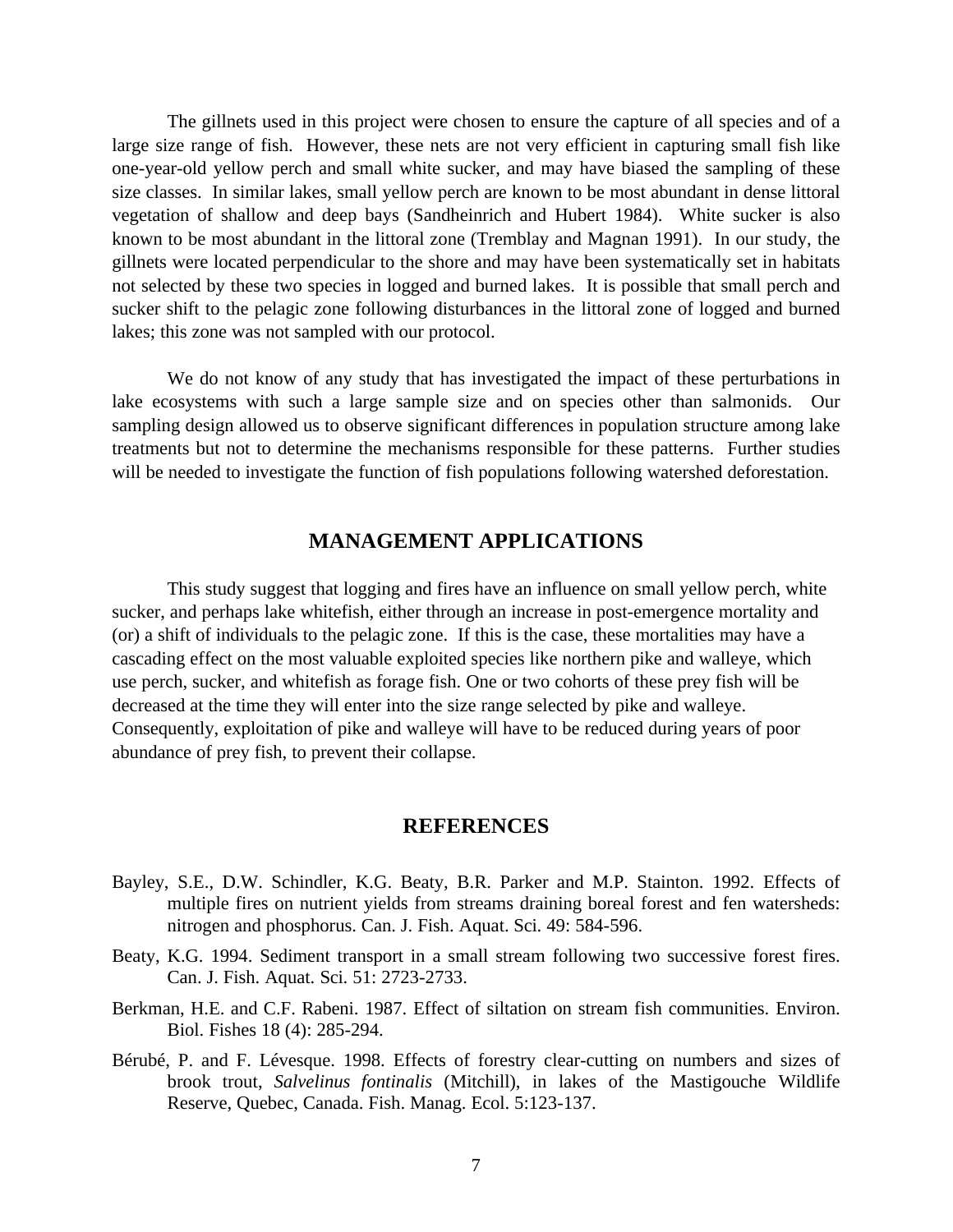- Beschta, R.L., R.E. Bilby, G.W. Brown, L.B. Holtby and T.D. Hofstra. 1987. Stream temperature and aquatic habitat: fisheries and forestry interactions. *In* Streamside management: forestry and fishery interactions, E.O. Salo and T.W. Cundy (eds), Institute of Forest Resources, University of Washington, contribution #57, p. 191-232.
- Bozek, M. A. and M.K. Young. 1994. Fish mortality resulting from delayed effects of fire in the greater Yellowstone ecosystem. Great Basin Nat.54 (1): 91-95.
- Brown, G.W. 1983. Forestry and water quality. O.S.U. Book Stores Inc., Corvallis, Oregon, 142 p.
- Burns, J.W. 1972. Some effects of logging and associated road construction on northern California streams. Trans. Am. Fish. Soc. 101: 1-17.
- Carignan, R., P. D'Arcy, B. Pinel-Alloul, J. Kalff, D. Planas and P. Magnan. 1999. Comparative impacts of fire and forest harvesting on water quality in boreal shield lakes. p 121-126. *In* Proceedings of the 1999 sustainable forest management network conference. Science and Practice: Sustaining the Boreal Forest. Sustainable Forest Management Network. Edmonton, Alberta, Canada.
- Cerdà, A., A.C. Imeson and A. Calvo. 1995. Fire and aspect induced differences on the erodibility and hydrology of soils at La Costera, Valencia, southeast Spain. Catena 24: 289-304.
- Chiasson, A. 1993. The effect of suspended sediments on ninespine stickleback, *Pungitius pungitius*, and golden shiner, *Notemigonus crysoleucas*, in a current of varying velocity. Environ. Biol. Fishes 37: 283-295.
- Eaglin, G.S. and W.A. Hubert. 1993. Effects of logging and roads on substrate and trout in streams of the Medicine Bow National Forest, Wyoming. N. Am. J. Fish. Manage 13: 844-846.
- Echo, J.B. 1955. Some ecological relationship between yellow perch and cutthroat trout in Thompson Lake., Montana. Trans. Am. Fish. Soc. 84: 239-248.
- Economic and Policy Analysis Directorate, 1997. 1995 survey of recreational fishing in Canada. Economic and Commercial Analysis Report No. 154: 127p.
- Everest, F.H., R.L. Beschta, J.C. Scrivener, K.V. Koski, J.R. Sedell and C.J. Cederholm. 1987. Fine sediment and salmonid production: a paradox. *In* Streamside management: forestry and fishery interactions, E.O. Salo and T.W. Cundy (eds), Institute of Forest Resources, University of Washington, contribution #57, p. 98-142.
- France, R.L. 1997. Potential for soil erosion from decreased litterfall due to riparian clearcutting: Implications for boreal forestry and warm- and cool-water fisheries. J. Soil. and Water Conserv. 52(6): 452-455.
- Garman, G.C. and J.R. Moring. 1991. Initial effects of deforestation on physical characteristics of a boreal river. Hydrobiologia 209: 29-37.
- Godbout, L. and R.H. Peters. 1988. Potential determinants of stable catch in the brook trout (*Salvelinus fontinalis*) sport fishery in Quebec. Can. J. Fish. Aquat. Sci. 45: 1771-1778.
- Grant, J.W.A., J. Englert and B.F. Bietz. 1986. Application of a method for assessing the impact of watershed practices: effects of logging on salmonid standing crops. N. Am. J. Fish. Manage. 6: 24-31.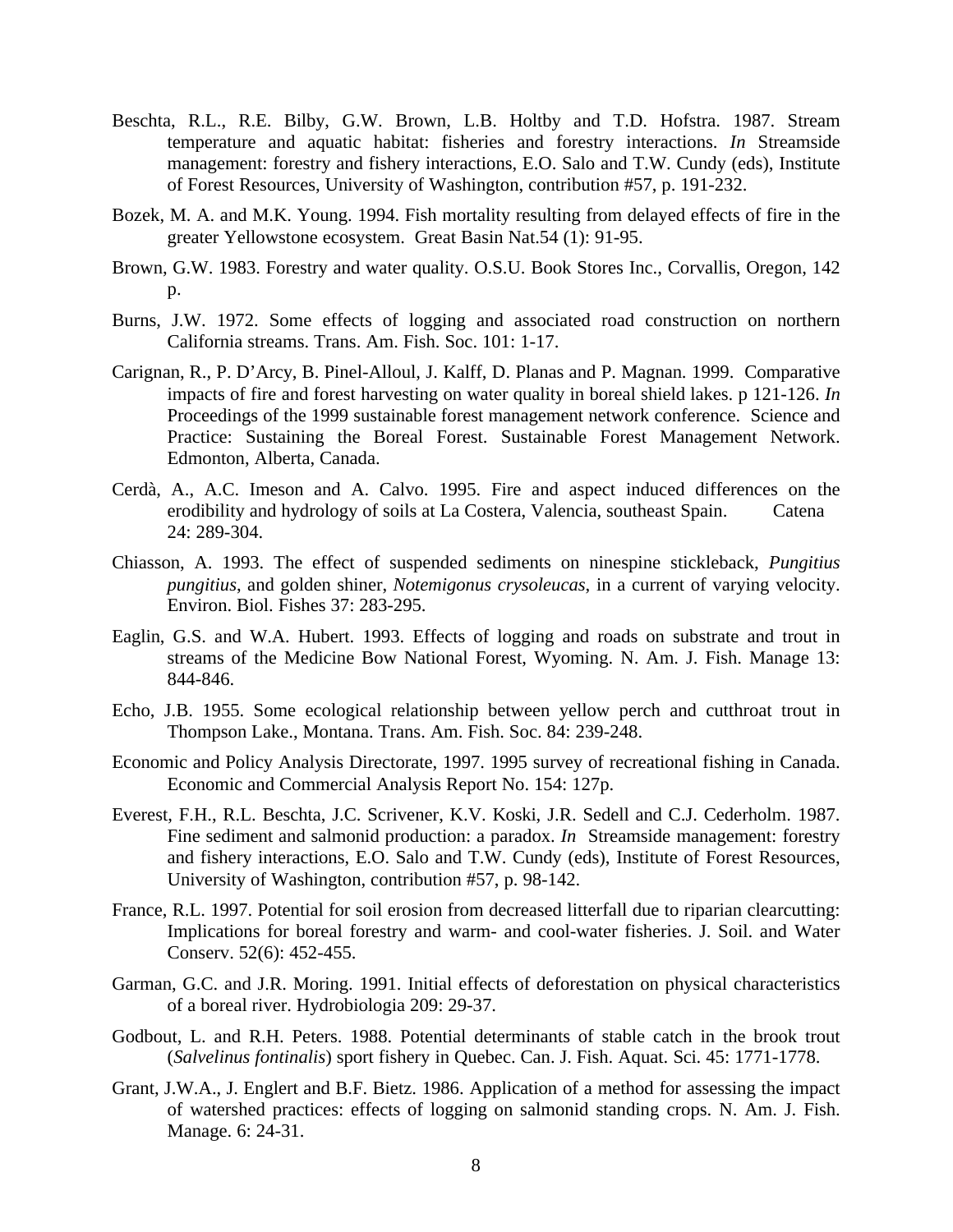- Graynoth, E. 1979. Effects of logging on stream environments and faunas in Nelson. N.Z. J. Mar. Freshwater Res.13: 79-109.
- Gregory, S.V., G.A. Lambertini, D.C. Erman, K.V. Koski, M.L. Murphy and J.R. Sedell.1987. Influence of forest practices on aquatic production. *In* Streamside management: forestry and fishery interactions. E.O. Salo and T.W. Cundy (eds), Institute of Forest Resources, University of Washington, contribution #57, p. 233-256.
- Hartman, G.F. and J.C. Scrivener. 1990. Impacts of forestry practices on a coastal stream ecosystem, Carnation Creek, British Columbia*.* Can. Bull. Fish. Aquat. Sci. 223, 148p.
- Hawkins, C.P., M.L. Murphy, N.H. Anderson and M.A. Wilzbach. 1983. Density of fish and salamanders in relation to riparian canopy and physical habitat in streams of the northwestern United States. Can. J. Fish. Aquat. Sci. 40: 1173-1185.
- Heede, B.H. 1991. Response of a stream in disequilibrium to timber harvest. Environ. Manage. 15 (2): 251-255.
- Herbert, D.W.M. and J.C. Merkens. 1961. The effect of suspended mineral solids on the survival of trout. Int. J. Air Wat. Poll. 5: 46-55.
- Hetherington, E.D.1987. The importance of forests in the hydrological regime. *In* Canadian Aquatic Resources, M.C. Healey and R.R. Wallace (eds), p.179-211.
- Lynch, J.A., G.B. Rishel and E.S. Corbett.1984. Thermal alteration of streams draining clearcut watersheds: Quantification and biological implications. Hydrobiologia 111: 161-169.
- Megahan, W.F., J.G. King and K.A. Seyedbagheri. 1995. Hydrologic and erosional responses of a granitic watershed to helicopter logging and broadcast burning. For. Sci. 41: 777-795.
- Miller, L.B., D.J. McQueen and L. Chapman. 1997. Impacts of forest harvesting on lake ecosystems: a preliminary literature review. Wildl. Bull. No. B-84. B.C. Ministry of the Environment, Lands and Park Wildlife Branch, Victoria.
- Muncy, R.J., G.J. Atchison, R.V. Bulkey, B.W. Menzel, L.G. Perry and R.C. Summerfelt. 1979. Effects of suspended solids and sediment on reproduction and early life of warmwater fishes: a review. U.S. Environmental Protection Agency, Corvallis. EPA-600/3-79-042.
- Murphy, M.L. and J.D.Hall. 1981. Varied effects of clear-cut logging on predators and their habitat in small streams of the Cascade Mountains, Oregon. Can. J. Fish. Aquat. Sci. 38: 137-145.
- Murphy, M.L. and A.M. Milner. 1997. Alaska timber harvest and fish habitat. *In* A.M. Milner and M.W. Oswood (eds). Freshwaters of Alaska. Ecological Studies 119: 229-263.
- Murphy, M.L., C.P. Hawkins and N.H. Anderson.1981. Effects of canopy modification and accumulated sediment on stream communities. Trans. Am. Fish. Soc.110: 469-478.
- Murphy, M.L., J. Heifetz, S.W. Johnson, K.V. Koski and J.F. Thedinga. 1986. Effects of clearcut logging with and without buffer strips on juvenile salmonids in Alaskan streams. Can. J. Fish. Aquat. Sci. 43: 1521-1533.
- Newcombe, C.P. and D.D. MacDonald. 1991. Effects of suspended sediments on aquatic ecosystems. N. Am. J. Fish. Manage. 11: 72-82.
- Nicolson, J.A., N.W. Foster and I.K. Morrison. 1982. Forest harvesting effects on water quality and nutrient status in the boreal forest. Symposium Canadien d'Hydrologie 1982: 71-89.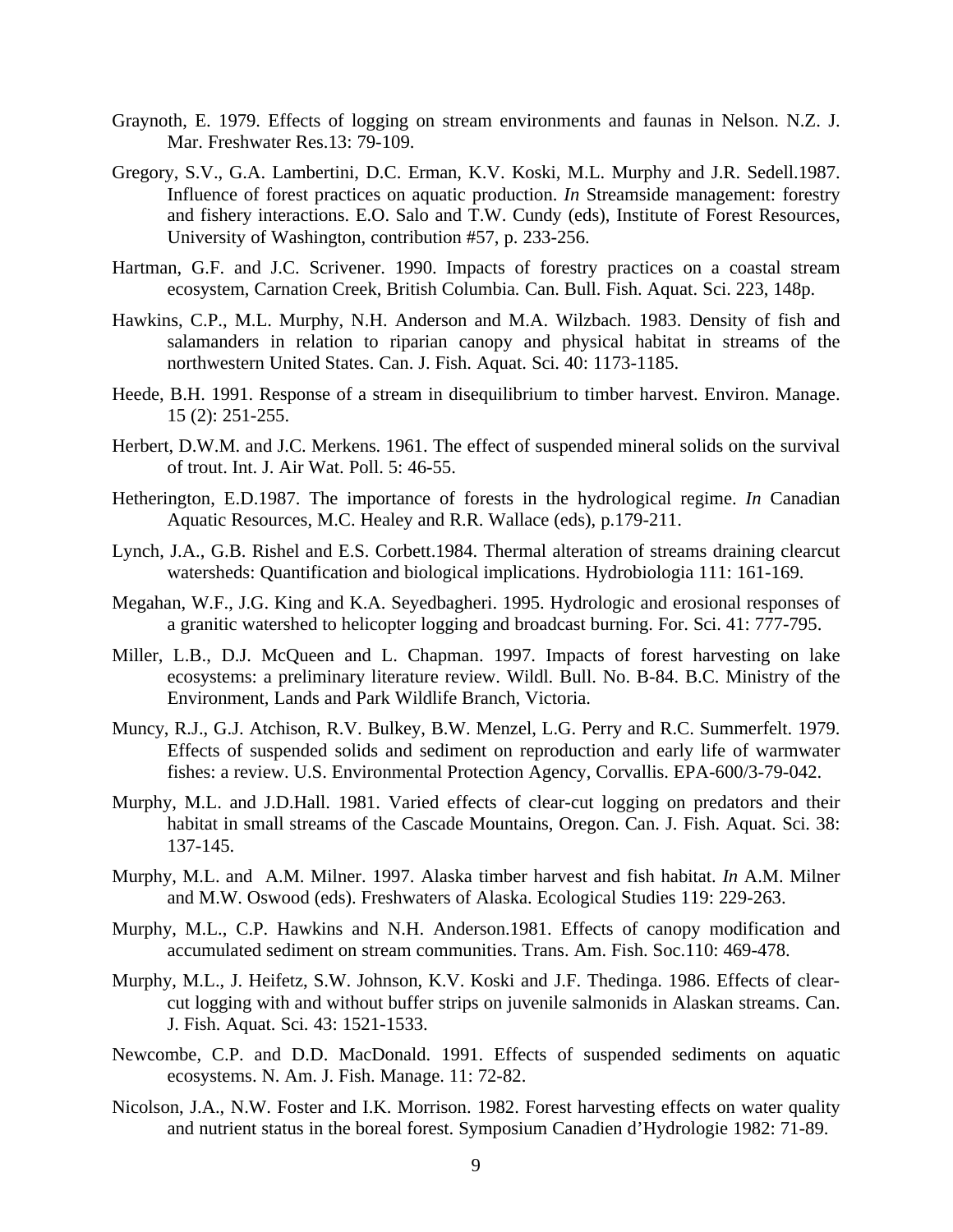- Noel, D.S., C.W. Martin and C.A. Federer. 1986. Effects of forest clearcutting in New England on stream macroinvertebrates and periphyton. Environ. Manage.10: 661-670.
- Pardo, L.H., C.T. Driscoll and G.E. Likens. 1995. Patterns of nitrate loss from a chronosequence of clear-cut watersheds. Water Air Soil Pollut.85: 1659-1664.
- Patoine, A. B. Pinel-Alloul, E. Prepas, and R. Carignan. 1999. Do logging and forest fires influence zooplankton biomass in Canadian Boreal Shield lakes ? Can. J. Fish. Aquat. Sci. 57 (S2): 155-164.
- Planas, D., R. Carignan, S. Paquet and E.E. Prepas. 1999. Effects of natural versus human disturbance on phytoplankton biodiversity in aquatic ecosystems. p. 139-143. *In* Proceedings of the 1999 sustainable forest management network conference. Science and Practice: Sustaining the Boreal Forest. Sustainable Forest Management Network. Edmonton, Alberta, Canada.
- Redding, J.M. and C.B. Schreck. 1987. Physiological effects on coho salmon and steelhead of exposure to suspended solids. Trans.Amer. Fish. Soc. 116: 737-744.
- Ringler, N.H. and J.D. Hall. 1975. Effects of logging on water temperature and dissolved oxygen in spawning beds. Trans. Am. Fish. Soc.104: 111-121.
- Roberge, J. 1996. Impacts de l'exploitation forestière sur le milieu hydrique. Ministère de l'environnement et de la faune du Québec. Direction des écosystèmes aquatiques. 68 p. and annexes.
- Rosén, K., J-A. Aronson and H.M. Eriksson. 1996. Effects of clear-cutting on streamwater quality in forest catchments in central Sweden. For. Ecol. Manage. 83: 237-244.
- Ryder, R.A., S.R. Kerr, K.H. Loftus and H.A. Regier. 1974. The morphoedaphic index, a fish yield estimator: review and evaluation. J. Fish. Res. Board Can. 31: 663-688.
- Sandheinrich, M.B. and W.A. Hubert. 1984. Intraspecific resource partitioning by yellow perch (*Perca flavescens*) in a stratified lake. Can. J. Fish. Aquat. Sci. 41: 1984.
- Schindler, D.W., R.W. Newbury, K.G. Beaty, J. Prokopowich, T. Ruszczynski and J.A. Dalton. 1980. Effects of a windstorm and forest fire on chemical losses from forested watersheds and on the quality of receiving streams. Can. J. Fish. Aquat. Sci. 37: 328-334.
- Scott, W.B. and E.J. Crossman. 1973. Freshwater fishes of Canada. Bull. Fish. Res. Board. Can. 184: 966 p.
- Scrivener, J.C. and M.J. Brownlee. 1989. Effects of forest harvesting on spawning gravel and incubation survival of chum (*Oncorhynchus keta*) and coho salmon (*O. kisutch*) in Carnation Creek, British Columbia. Can. J. Fish. Aquat. Sci. 46: 681-696.
- Spencer, C.N. and F.R. Hauer. 1991. Phosphorus and nitrogen dynamics in streams during a wildfire. J. North Am. Benthol. Soc.10: 24-30.
- St-Onge, I and Magnan, P. 2000. Impact of logging and natural fires on fish communities of Boreal Canadian Shield lakes.57 (S2): 165-174.
- Tremblay, S. and P. Magnan. 1991. Interactions between two distantly related species, brook trout (*Salvelinus fontinalis*) and white sucker (*Catostomus commersoni*). Can. J. Fish. Aquat. Sci. 48: 857-867.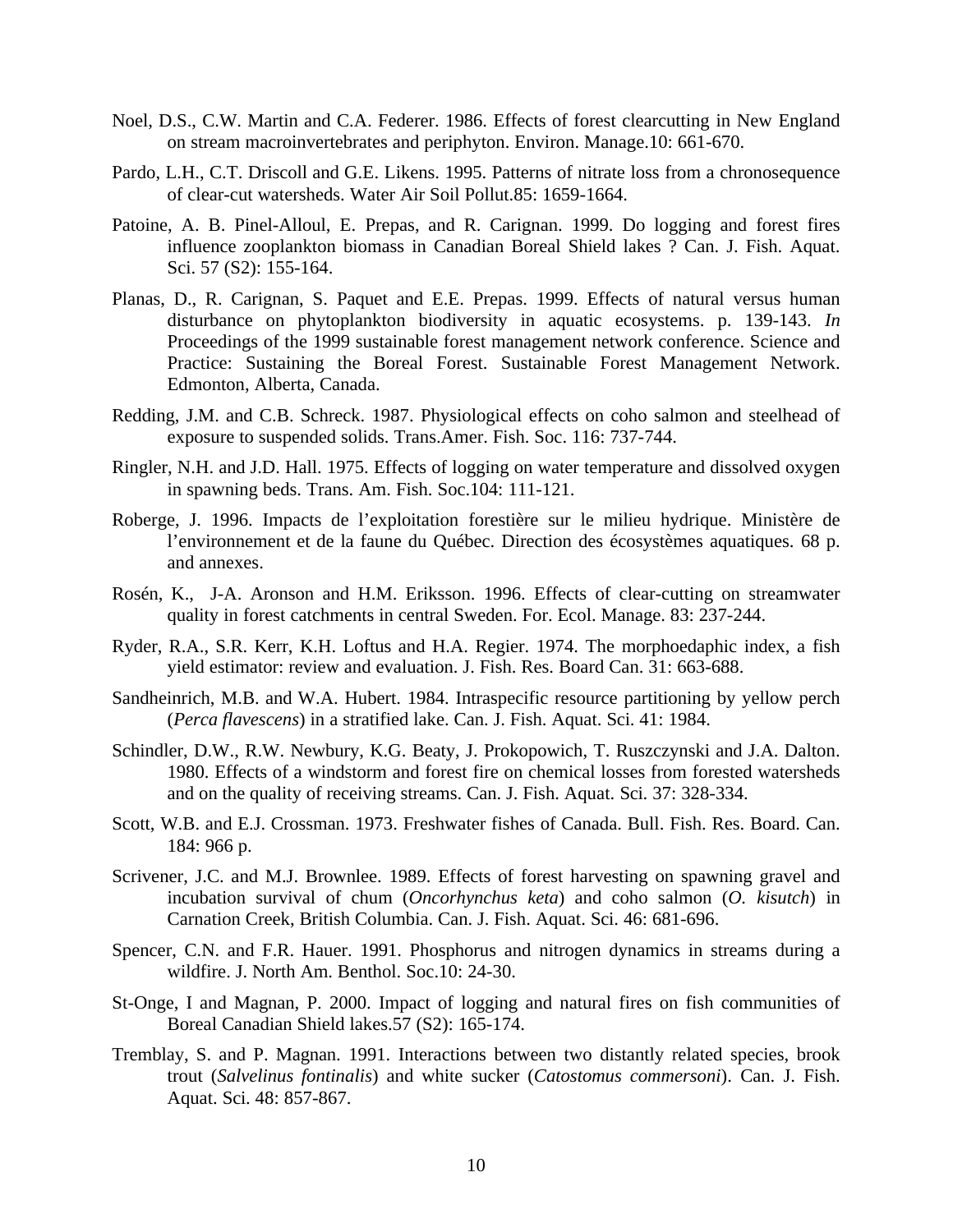- Troendle, C.A., and King, R.M. 1987. The effect of partial and clearcutting on streamflow at Deadhorse Creek, Colorado. J. Hydrol. 90: 145-147.
- Van Der Vinne, G. and D. Andres. 1988. Forest harvesting and water yield in the Tri Creeks basin. Symposium Canadien d'hydrologie 1988: 353-357.
- Vuori, K-M., and I. Joensuu. 1996. Impact of forest drainage on the macroinvertebrates of a small boreal headwater stream: do buffer zones protect lotic biodiversity? Biol. Conser.77: 87-95.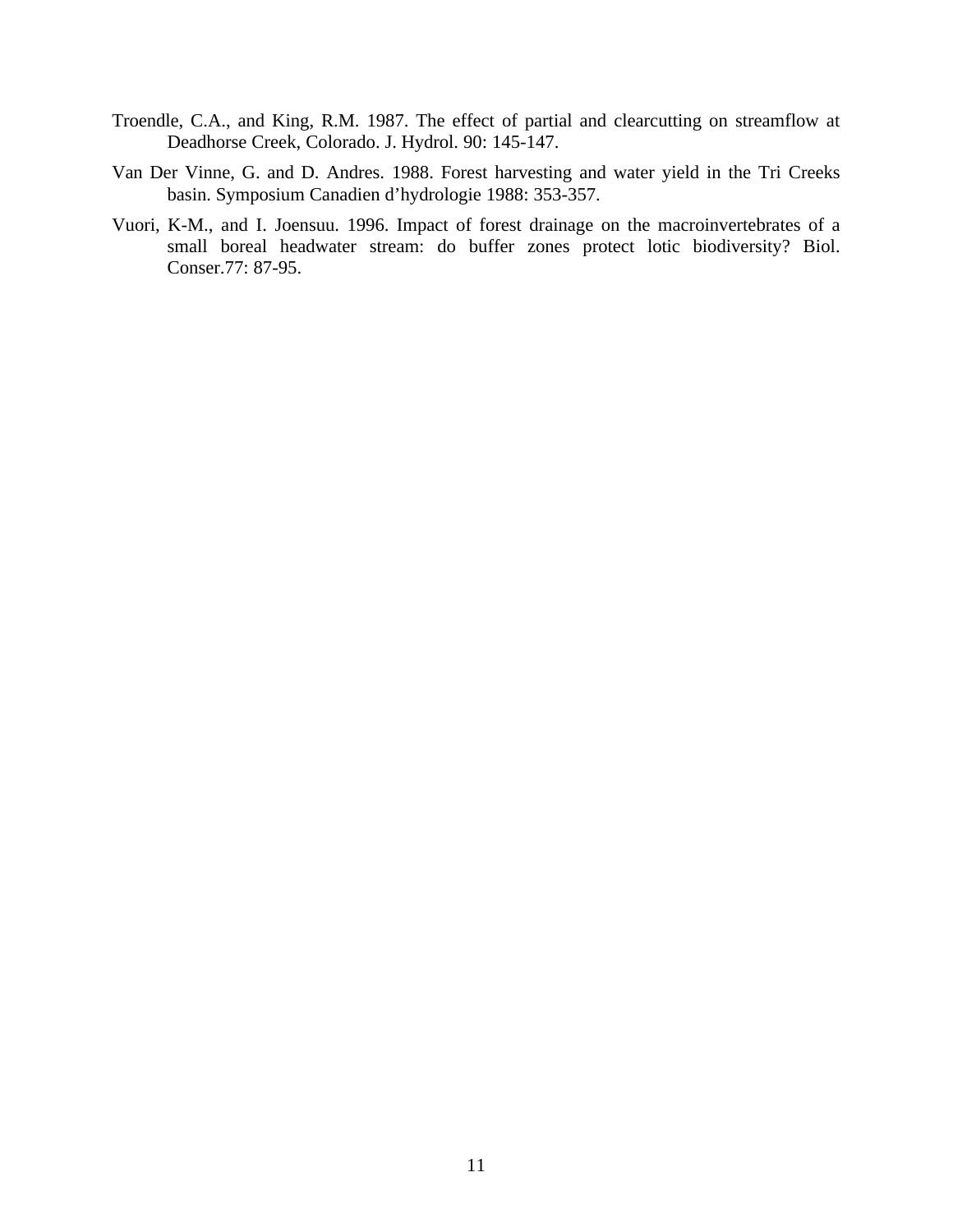|                                      |                          |                  |                       |            | Secchi       | $%$ of<br>watershed |
|--------------------------------------|--------------------------|------------------|-----------------------|------------|--------------|---------------------|
| Lake                                 | Surface<br>area $(km^2)$ | Mean<br>depth(m) | Alkalinity<br>(ueq/L) | pH         | depth<br>(m) | burned or<br>logged |
|                                      |                          |                  |                       |            |              |                     |
| C <sub>2</sub>                       | 0.37                     | 3.3              | Logged lakes<br>53.6  | 6.5        | 2.1          | 72.0                |
| C9                                   | 0.66                     | 5.8              | 51.8                  | 6.6        | 3.9          | 44.5                |
| C12                                  | 0.35                     | 2.9              | 130.0                 | 7.0        | 1.1          | 59.0                |
| C <sub>23</sub>                      | 0.29                     | 2.2              | 49.8                  | 6.2        | 1.6          | 48.3                |
| C <sub>24</sub>                      | 0.18                     | 3.5              | 41.6                  | 6.0        | 1.2          | 43.2                |
| C <sub>29</sub>                      | 0.30                     | 4.1              | 101.8                 | 6.9        | 4.7          | 63.6                |
| C40                                  | 0.28                     | 7.5              | 20.2                  | 6.1        | 4.2          | 10.8                |
| C44                                  | 0.32                     | 6.0              | 48.3                  | 6.6        | 4.5          | 8.5                 |
| C48                                  | 2.31                     | 3.7              | 68.4                  | 6.7        | 3.0          | 73.2                |
| Mean                                 | 0.56                     | 4.3              | 62.8                  | 6.5        | 2.9          | 47.0                |
| $(\pm SD)$                           | (0.67)                   | (1.7)            | (33.4)                | (0.3)      | (1.5)        | (23.8)              |
|                                      |                          |                  | <b>Burned</b> lakes   |            |              |                     |
| FBP9                                 | 0.57                     | 4.6              | 102.5                 | 6.9        | 2.7          | 94.6                |
| FBP10                                | 0.36                     | 6.0              | 158.8                 | 7.1        | 4.7          | 94.5                |
| FP <sub>2</sub>                      | 0.35                     | 4.4              | 22.0                  | 5.8        | 1.8          | 50.1                |
| <b>FP15</b>                          | 0.48                     | 7.3              | 58.2                  | 6.6        | 2.9          | 98.9                |
| FP24<br><b>FP27</b>                  | 0.17<br>0.64             | 4.2<br>10.0      | 44.3<br>84.5          | 6.6<br>6.9 | 5.0<br>5.6   | 100.0<br>91.3       |
| FP30                                 | 0.34                     | 5.4              | 72.3                  | 6.8        | 2.6          | 92.2                |
| FP31                                 | 0.45                     | 5.3              | 40.3                  | 6.5        | 3.9          | 100.0               |
| FP32                                 | 0.23                     | 4.6              | 102.1                 | 6.6        | 3.0          | 100.0               |
| Mean                                 | 0.40                     | 5.8              | 76.1                  | 6.6        | 3.6          | 91.3                |
| $(\pm SD)$                           | (0.15)                   | (1.9)            | (41.6)                | (0.4)      | (1.3)        | (15.8)              |
|                                      |                          |                  | Control lakes         |            |              |                     |
| N <sub>5</sub>                       | 0.19                     | 5.4              | 23.4                  | 6.2        | 3.8          |                     |
| N <sub>16</sub>                      | 0.80                     | 4.6              | 26.8                  | 6.3        | 5.7          | ---                 |
| N35                                  | 0.15                     | 3.0              | 60.7                  | 6.7        | 4.1          | ---                 |
| N43                                  | 0.29                     | 2.7              | 76.5                  | 6.7        | 2.1          | 1.0                 |
| N <sub>55</sub>                      | 0.27                     | 2.1              | 105.4                 | 7.0        | 3.8          | ---                 |
| N <sub>56</sub><br>N <sub>59</sub>   | 0.27<br>0.15             | 2.8<br>5.1       | 45.0<br>33.3          | 6.6<br>6.4 | 3.9<br>5.2   |                     |
| N63                                  | 0.60                     | 3.8              | 35.3                  | 6.4        | 4.1          |                     |
| N70                                  | 0.65                     | 6.8              | 39.0                  | 6.5        | 4.9          | ---                 |
| N82                                  | 0.32                     | 8.5              | 42.3                  | 6.5        | 4.1          |                     |
| N84                                  | 0.81                     | 4.2              | 51.7                  | 6.6        | 6.1          |                     |
| N88                                  | 0.57                     | 5.3              | 67.3                  | 6.7        | 4.0          |                     |
| N89                                  | 0.67                     | 4.1              | 97.2                  | 6.9        | 4.9          |                     |
| N <sub>106</sub>                     | 0.41                     | 4.6              | 51.6                  | 6.6        | 5.5          |                     |
| N <sub>107</sub><br>N <sub>120</sub> | 0.46<br>0.39             | 8.9<br>4.8       | 118.4<br>50.5         | 7.0<br>6.6 | 4.5<br>6.7   |                     |
| N <sub>122</sub>                     | 0.20                     | 3.3              | 117.0                 | 7.0        | 3.3          |                     |
| P <sub>25</sub>                      | 0.33                     | 4.6              | 66.7                  | 6.8        | 4.8          |                     |
| P <sub>109</sub>                     | 0.48                     | 2.8              | 23.9                  | 6.2        | 4.0          |                     |
| P110                                 | 0.81                     | 4.6              | 42.3                  | 6.5        | 4.5          |                     |
| Mean                                 | 0.44                     | 4.6              | 58.7                  | 6.6        | 4.5          |                     |
| $(\pm SD)$                           | (0.22)                   | (1.8)            | (29.9)                | (0.2)      | (1.0)        |                     |

Table1. General characteristics of study lakes one year after disturbance (1996). The data are means of the three summer samples for alkalinity, pH, and Secchi depth.  $\overline{\phantom{0}}$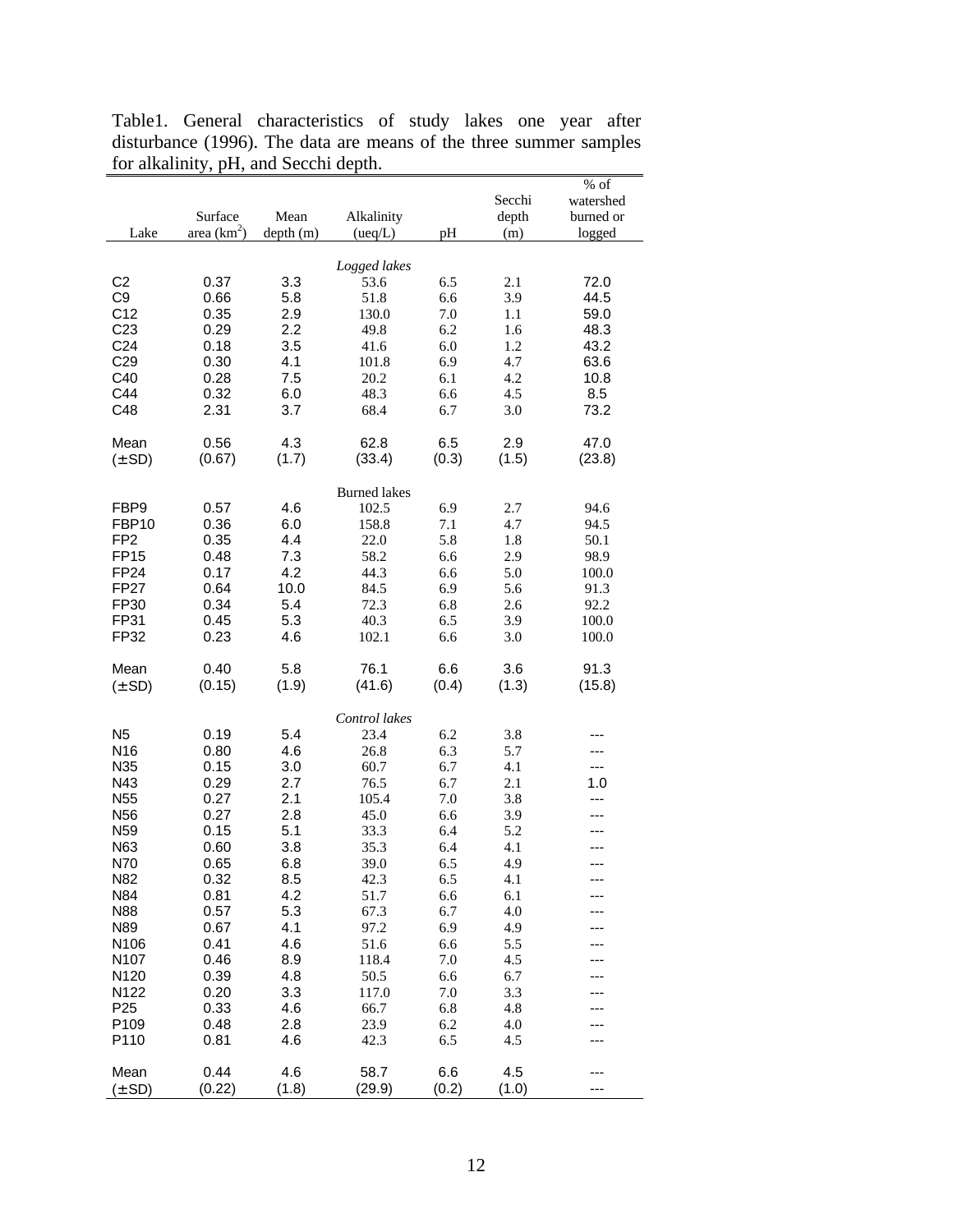| <b>Species</b>                                    | Control | Logged | <b>Burned</b> | Total |
|---------------------------------------------------|---------|--------|---------------|-------|
| White sucker (Catostomus commersoni)              | 18      | 6      | 7             | 31    |
| Northern pike ( <i>Esox lucius</i> )              | 13      |        |               | 27    |
| Yellow perch (Perca flavescens)                   | 12      |        | 6             | 25    |
| Lake whitefish (Coregonus clupeaformis)           | 4       | 3      | 4             | 11    |
| Fallfish (Semotilus corporalis)                   | 4       |        |               | 10    |
| Brook charr (Salvelinus fontinalis)               |         |        |               |       |
| Walleye (Stizostedion vitreum)                    |         | 2      | 3             | 9     |
| Burbot (Lota lota)                                | 3       | 3      |               |       |
| Lake charr (Salvelinus namaycush)                 |         |        |               |       |
| Rainbow smelt (Osmerus mordax)                    |         |        |               |       |
| Trout-perch (Percopsis omiscomaycus)              |         |        |               |       |
| Brook stikelback (Culaea inconstans)              |         |        |               |       |
| Ninespine stikelback ( <i>Pungitus pungitus</i> ) |         |        |               |       |
| Finescale dace (Phoxinus neogaeus)                |         |        |               |       |
| Lake chub ( <i>Couesius plumbeus</i> )            |         |        |               |       |
| Golden shiner (Notemigonus crysoleucas)           |         |        |               |       |
| Pearl dace (Semotilus margarita)                  |         |        | 3             |       |
| Blacknose shiner (Notropis heterolepis)           |         |        | 0             |       |
| Spottail shiner (Notropis hudsonius)              |         |        |               |       |
| Logperch (Percina caprodes)                       |         |        |               |       |
| Northern redbelly dace ( <i>Phoxinus eos</i> )    |         |        |               |       |
| Common shiner (Notropis cornutus)                 |         |        |               |       |
| Cyprinidae sp.                                    | 14      |        | 8             | 23    |

Table 2. Occurrence of fish species in the three lake groups (control, burned and logged). Data are number of lakes.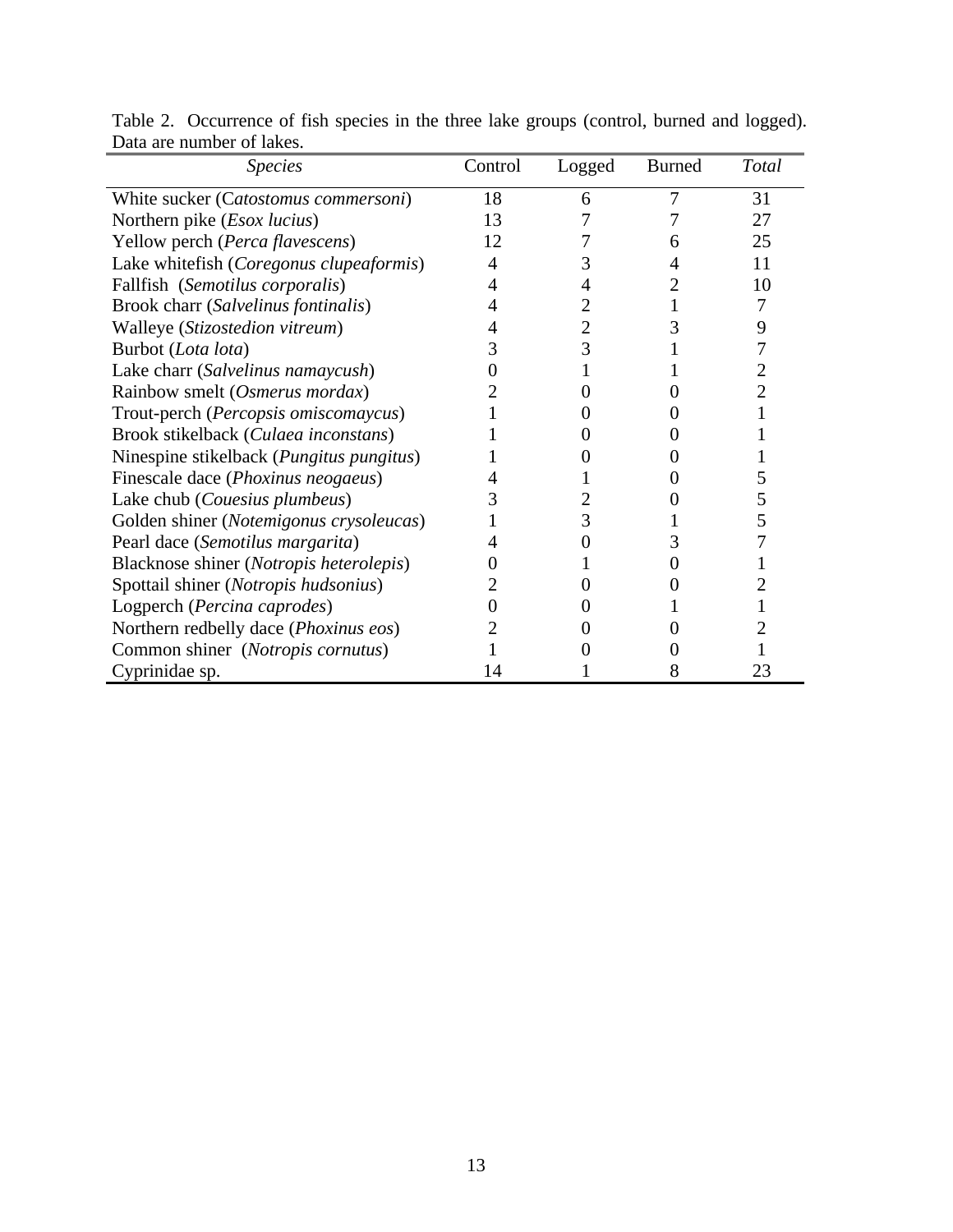| Categories            | Variables                                           | Unity                                     |
|-----------------------|-----------------------------------------------------|-------------------------------------------|
|                       |                                                     |                                           |
| Geographical          | latitude                                            | decimal                                   |
|                       | longitude                                           | decimal                                   |
|                       | altitude                                            | m                                         |
| Lake morphology       | lake area                                           | $\mbox{km}^2$                             |
|                       | fetch                                               | km                                        |
|                       | lake perimeter                                      | km                                        |
|                       | shore line development                              |                                           |
|                       | mean lake slope                                     | $\%$                                      |
|                       | mean littoral slope                                 | %                                         |
|                       | lake volume                                         | m <sup>3</sup>                            |
|                       | epilimnion volume                                   | m <sup>3</sup>                            |
|                       | littoral volume                                     | m <sup>3</sup>                            |
|                       | littoral area                                       | m <sup>2</sup>                            |
|                       | maximum depth                                       | m                                         |
|                       | mean depth                                          | m                                         |
|                       | epilimnion depth                                    | m                                         |
|                       |                                                     |                                           |
| Watershed morphology  | watershed area                                      | km <sup>2</sup>                           |
|                       | drainage area                                       | km <sup>2</sup>                           |
|                       | watershed perimeter                                 | km                                        |
|                       | drainage density                                    | $km \cdot km^{-2}$                        |
|                       | length of brooks on watershed                       | km                                        |
|                       | run off                                             | $m^3 \cdot an^{-1}$                       |
|                       | water residence time                                | an                                        |
|                       | mean watershed slope                                | %                                         |
|                       | marsh on watershed                                  | km <sup>2</sup>                           |
|                       |                                                     |                                           |
| Physical and chemical | Secchi depth                                        | m<br>$\rm ^{\circ}C$                      |
|                       | mean lake temperature                               |                                           |
|                       | mean lake oxygen                                    | $mg-I^1$                                  |
|                       | mean epilimnion temperature                         | $\rm ^{\circ}C$                           |
|                       | mean epilimnion oxygen                              | $mg·l-1$                                  |
|                       | thermocline depth                                   | m                                         |
|                       | dissolved organic carbon                            | $mg \cdot l^{-1}$                         |
|                       | total phosphorous                                   | $\mu g \cdot l^{-1}$                      |
|                       | total nitrogen                                      | $\mu g \cdot l^{-1}$                      |
|                       | nitrate $(NO3)$                                     | $\mu g{\cdot}l^{\text{-}1}$               |
|                       | ammonium (NH <sub>4</sub> )                         | $\mu g \cdot l^{-1}$                      |
|                       | pН                                                  |                                           |
|                       | alkalinity                                          | $\mu$ eq·l <sup>-1</sup>                  |
| Phytoplankton         | chlorophyll-a                                       | $\mu$ g·l <sup>-1</sup>                   |
|                       | picophytoplankton density                           | $\mu g \cdot \Gamma^1$                    |
|                       | nanophytoplankton density                           | $\mu g \cdot \Gamma^1$                    |
|                       | microphytoplankton density                          | $\mu g \cdot \Gamma^1$                    |
|                       |                                                     |                                           |
| Zooplankton           | total volume of particles                           | $mm^3 \cdot m^{-3}$                       |
|                       | volume of particle $< 1000 \mu m$                   | $mm^3 \cdot m^{-3}$                       |
|                       | volume of particle $> 1000 \mu m$                   | $mm^3 \cdot m^{-3}$                       |
|                       | AFDW* of particle of 50-100µm,                      | mg AFDW·m <sup>-3</sup>                   |
|                       | 100-200 $\mu$ m, 200-500 $\mu$ m, and > 500 $\mu$ m |                                           |
|                       |                                                     |                                           |
| Fish                  | abundance or biomass of northern pike               | nb $net^{-1}$ or g $net^{-1}$             |
|                       | abundance or biomass of walleye                     | $nb \cdot net^{-1}$ or $g \cdot net^{-1}$ |
|                       | abundance or biomass of white sucker                | $nb \cdot net^{-1}$ or $g \cdot net^{-1}$ |
|                       |                                                     |                                           |

Table 3. Independent variables used in regression analyses.

\*: AFDW = ash free dry weight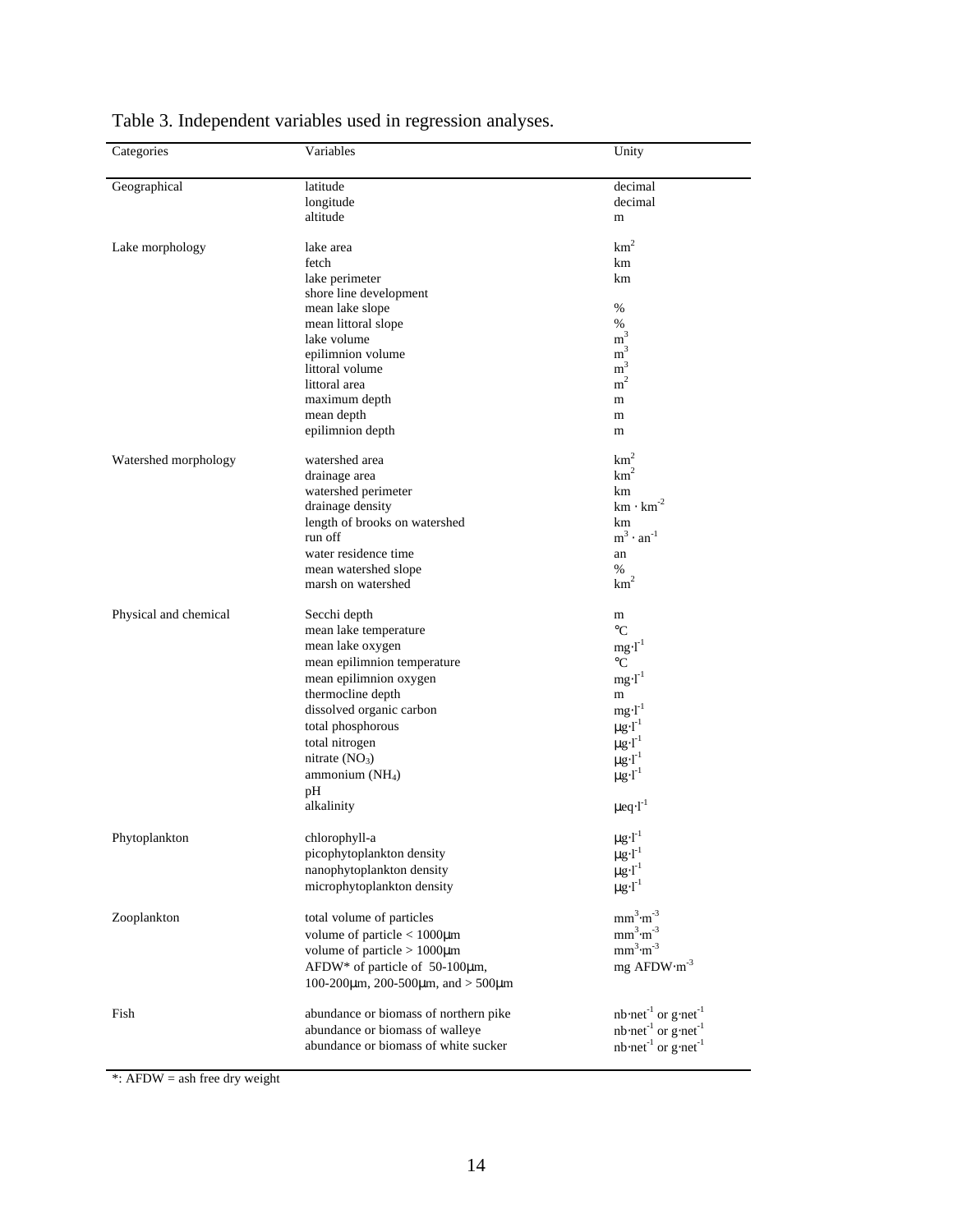| $\log_5$ ca). Daia represent the mean $\pm$ standard deviation. Tranfoer of fakes are in parentheses. |                 |                |               |        |                |
|-------------------------------------------------------------------------------------------------------|-----------------|----------------|---------------|--------|----------------|
| <b>Species</b>                                                                                        | Control         | Logged         | <b>Burned</b> | $P_I$  | P <sub>2</sub> |
| White sucker (Catostomus commersoni) <sup>1,2</sup>                                                   | $10.2 \pm 12.0$ | $8.4 \pm 9.9$  | $3.6 \pm 2.9$ | 0.5694 | 0.3496         |
|                                                                                                       | (18)            | (6)            | (7)           |        |                |
| Northern pike $(Esox lucius)^T$                                                                       | $2.0 \pm 1.5$   | $1.9 \pm 1.2$  | $2.6 \pm 0.8$ | 0.3525 | 0.7096         |
|                                                                                                       | (13)            | (7)            | (7)           |        |                |
| Yellow perch (Perca flavescens) <sup>1,2</sup>                                                        | $23.4 \pm 35.9$ | $11.7 \pm 9.2$ | $9.6 \pm 4.6$ | 0.7464 | 0.4611         |
|                                                                                                       | (12)            | (7)            | (6)           |        |                |
| Lake white fish ( <i>Coregonus clupedformis</i> ) <sup>1,2</sup>                                      | $10.3 \pm 5.6$  | $6.4 \pm 7.0$  | $5.5 \pm 8.4$ | 0.3552 | 0.1239         |
|                                                                                                       | (4)             | (3)            | (4)           |        |                |
| Fallfish (Semotilus corporalis) <sup>1</sup>                                                          | $5.5 \pm 6.1$   | $1.4 \pm 0.6$  | $1.9 \pm 2.6$ | NT     | 0.2921         |
|                                                                                                       | (4)             | (4)            | (2)           |        |                |
| Brook charr (Salvelinus fontinalis) <sup>1</sup>                                                      | $5.5 \pm 6.9$   | $5.8 \pm 7.7$  | 25.8          | NT     | 0.4599         |
|                                                                                                       | (4)             | (2)            | (1)           |        |                |
| Walleye (Stizostedion vitreum) <sup>1</sup>                                                           | $9.4 \pm 4.6$   | $7.1 \pm 0.1$  | $6.9 \pm 3.8$ | NT     | 0.4018         |
|                                                                                                       | (4)             | (2)            | (3)           |        |                |
| Burbot (Lota lota)                                                                                    | $0.2 \pm 0.1*$  | $0.3 \pm 0.1$  | $0.8*$        | NT     | 0.3331         |
|                                                                                                       | (3)             | (3)            | (1)           |        |                |

Table 4. Catch per unit of effort of fish species in the three lake groups (control, burned, and logged). Data represent the mean ± standard deviation. Number of lakes are in parentheses.

*P1*: probability of ANOVA (between control, burned and logged)

 $P_2$ : probability of T-Test (between impacted and control)<br><sup>1</sup>: Anova performed on log-transformed data.<br><sup>2</sup>: T-Test performed on log transformed data

\* : difference determined by Tuckey's test

NT: non-tested due to low sample size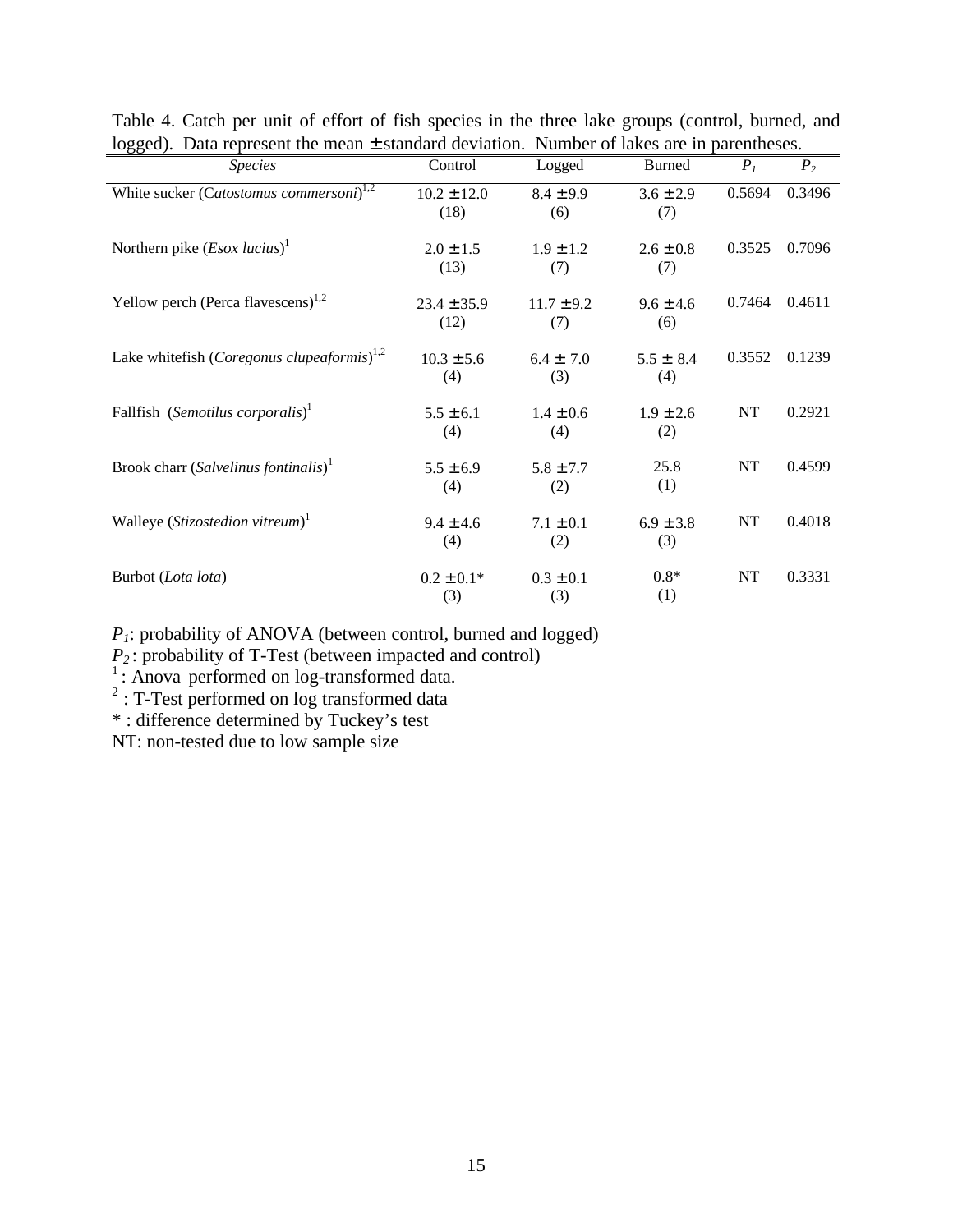| age      | lake         | 2 years before |           |                | 1 year before |           |                | year of       |           |             | 1 year after  |           |             | 2 years after |           |             |
|----------|--------------|----------------|-----------|----------------|---------------|-----------|----------------|---------------|-----------|-------------|---------------|-----------|-------------|---------------|-----------|-------------|
|          | group group  | perturbations  |           |                | perturbations |           |                | perturbations |           |             | perturbations |           |             | perturbations |           |             |
|          |              | mean           | <b>SD</b> | N              | mean          | <b>SD</b> | N              | mean          | <b>SD</b> | $\mathbf N$ | mean          | <b>SD</b> | $\mathbf N$ | mean          | <b>SD</b> | $\mathbf N$ |
| $\bf{I}$ | control      | 48.02          | 7.41      | $\overline{7}$ | 49.18         | 6.05      | 9              | 48.58         | 8.73      | 11          | 52.45         | 5.23      | 11          | 51.16         | 5.87      | 6           |
|          | burned       | 44.46          | 4.04      | 5              | 47.46         | 10.44     | 5              | 49.14         | 3.45      | 6           | 48.02         | 4.13      | 6           | 46.41         | 4.84      | 3           |
|          | logged       | 47.17          | 4.49      | 4              | 47.61         | 6.34      | 6              | 49.89         | 3.75      |             | 51.00         | 3.88      | 6           | 50.24         | 2.95      | 4           |
|          | <b>ANOVA</b> | <b>NS</b>      | <b>NS</b> |                | <b>NS</b>     | <b>NS</b> |                | <b>NS</b>     | <b>NS</b> |             | <b>NS</b>     | <b>NS</b> |             | <b>NS</b>     | <b>NS</b> |             |
|          | $t$ test     | <b>NS</b>      | <b>NS</b> |                | <b>NS</b>     | <b>NS</b> |                | <b>NS</b>     | <b>NS</b> |             | <b>NS</b>     | <b>NS</b> |             | <b>NS</b>     | <b>NS</b> |             |
| $\rm II$ | control      | 80.37          | 8.53      | 5              | 76.98         | 11.70     | $\overline{7}$ | 79.49         | 5.74      | 10          | 82.48         | 5.05      | 11          | 81.34         | 5.15      | 6           |
|          | burned       | 68.92          | 7.67      | 3              | 70.65         | 5.49      | 5              | 75.34         | 6.43      | 5           | 80.67         | 7.93      | 6           | 79.17         | 2.84      | 3           |
|          | logged       | 81.67          | 8.61      | 3              | 73.32         | 3.92      | $\overline{4}$ | 75.55         | 7.34      | 6           | 81.48         | 6.69      | 7           | 83.30         | 6.22      | 4           |
|          | <b>ANOVA</b> | <b>NS</b>      | <b>NS</b> |                | <b>NS</b>     | <b>NS</b> |                | <b>NS</b>     | <b>NS</b> |             | <b>NS</b>     | <b>NS</b> |             | <b>NS</b>     | <b>NS</b> |             |
|          | $t$ test     | <b>NS</b>      | <b>NS</b> |                | <b>NS</b>     | <b>NS</b> |                | <b>NS</b>     | <b>NS</b> |             | <b>NS</b>     | <b>NS</b> |             | <b>NS</b>     | <b>NS</b> |             |
| Ш        | control      | 104.06         | 24.02     | 2              | 104.16        | 14.57     | 5              | 101.92        | 11.45     |             | 111.93        | 13.14     | 10          | 109.97        | 9.84      | 6           |
|          | burned       | 102.87         | ---       |                | 92.95         | 13.27     | 3              | 94.84         | 7.27      | 5           | 102.37        | 8.70      | 5           | 116.02        | 14.09     | 3           |
|          | logged       | 96.29          | ---       |                | 106.47        | 11.31     | 3              | 93.57         | 3.64      | 4           | 102.21        | 5.87      | 6           | 112.75        | 10.40     | 4           |
|          | <b>ANOVA</b> | <b>NS</b>      | <b>NS</b> |                | <b>NS</b>     | <b>NS</b> |                | <b>NS</b>     | <b>NS</b> |             | <b>NS</b>     | <b>NS</b> |             | <b>NS</b>     | <b>NS</b> |             |
|          | $t$ test     | <b>NS</b>      | <b>NS</b> |                | <b>NS</b>     | <b>NS</b> |                | <b>NS</b>     | <b>NS</b> |             | p < 0.05      | <b>NS</b> |             | <b>NS</b>     | <b>NS</b> |             |

Table 5 . Back calculated length of yellow perch the year before, the year of, and the year after logging and fire impacts. Statistical analyses were done on separate treatment levels (ANOVA) and in pooling fires and logged lakes into a single group (*t*-test).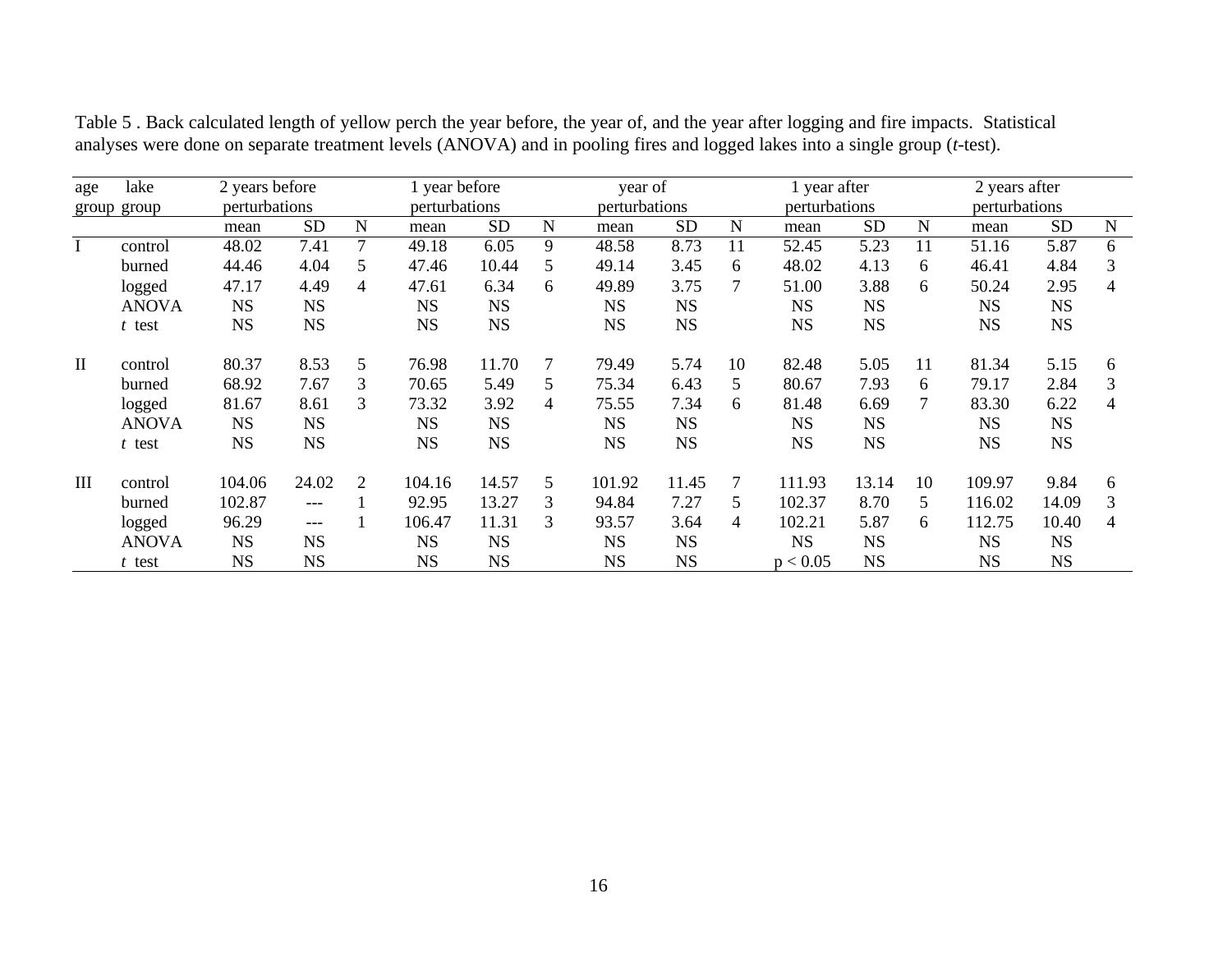| age                | lake          | 2 years before         |            |                | 1 year before       |            |                | year of                |            |                | 1 year after                   |            |                | 2 years after |                |                |
|--------------------|---------------|------------------------|------------|----------------|---------------------|------------|----------------|------------------------|------------|----------------|--------------------------------|------------|----------------|---------------|----------------|----------------|
|                    | group group   | perturbations          |            |                | perturbations       |            |                | perturbations          |            |                | perturbations                  |            |                | perturbations |                |                |
|                    |               | mean                   | ${\rm SD}$ | $\mathbf N$    | mean                | ${\rm SD}$ | $\mathbf N$    | mean                   | ${\rm SD}$ | ${\bf N}$      | mean                           | ${\rm SD}$ | ${\bf N}$      | mean          | ${\rm SD}$     | ${\bf N}$      |
| $\bf I$            | Control       | 77.16                  | 21.97      | 8              | 74.84               | 21.71      | $\overline{7}$ | 78.00                  | 26.09      | 6              | 91.37                          | 11.41      | $\overline{3}$ | 106.96        | $\blacksquare$ | $\mathbf{1}$   |
|                    | <b>Burned</b> | 103.61                 | 21.49      | 3              | 96.90               | 46.66      | 3              | 91.18                  | 34.95      | 4              | 88.65                          | 23.47      | $\overline{4}$ |               |                |                |
|                    | Logged        | 75.53                  | 26.37      | $\overline{4}$ | 64.81               | 14.09      | 3              | 72.71                  | 5.14       | 2              | 92.55                          | 2.49       | $\overline{2}$ |               |                |                |
|                    | <b>ANOVA</b>  | $_{\rm NS}$            |            |                | $_{\rm NS}$         |            |                | $\rm{NT}$              |            |                | $\rm{NT}$                      |            |                | $\rm{NT}$     |                |                |
|                    | $t$ test      | $_{\rm NS}$            |            |                | NS                  |            |                | <b>NS</b>              |            |                | $_{\rm NS}$                    |            |                | $\mathbf{NT}$ |                |                |
| $\mathbf{I}$       | Control       | 95.18                  | 21.81      | 8              | 99.31               | 20.87      | 8              | 103.26                 | 13.41      | 7              | 113.37                         | 10.05      | 6              | 133.17        | 14.04          | 3              |
|                    | <b>Burned</b> | 129.26                 | 35.41      | $\overline{4}$ | 132.91              | 21.17      | 3              | 133.78                 | 57.67      | 3              | 122.79                         | 34.13      | $\overline{4}$ | 138.89        | 7.83           | $\overline{4}$ |
|                    | Logged        | 87.81                  | 16.22      | 3              | 105.26              | 16.39      | $\overline{4}$ | 103.94                 | 4.60       | 3              | 120.38                         | 21.59      | $\overline{2}$ |               |                |                |
|                    | <b>ANOVA</b>  | $_{\rm NS}$            |            |                | $_{\rm NS}$         |            |                | $\text{NS}$ $^{(1,2)}$ |            |                | $\rm{NT}$                      |            |                | NT            |                |                |
|                    | $t$ test      | $_{\rm NS}$            |            |                | $_{\rm NS}$         |            |                | $NS$ <sup>(1)</sup>    |            |                | $_{\rm NS}$                    |            |                | $_{\rm NS}$   |                |                |
| $\mathop{\rm III}$ | Control       | 119.34 <sup>a</sup>    | 29.22      | 9              | 125.79 <sup>a</sup> | 26.89      | 8              | 136.38                 | 23.20      | 8              | 142.54 <sup>a</sup>            | 16.56      | $\tau$         | 160.46        | 8.49           | 5              |
|                    | <b>Burned</b> | 168.42 <sup>b</sup>    | 33.52      | $\overline{4}$ | $178.85^{b}$        | 42.05      | $\overline{4}$ | 179.65                 | 25.29      | 3              | $206.57^{\mathrm{b}}$          | 49.43      | 3              | 214.87        | 63.74          | $\overline{4}$ |
|                    | Logged        | $163.27$ <sup>ab</sup> | 39.55      | 3              | 132.537 $^{ab}$     | 20.98      | 3              | 159.73                 | 27.24      | $\overline{4}$ | $168.03^{ab}$                  | 36.28      | $\overline{3}$ |               |                |                |
|                    | <b>ANOVA</b>  | p < 0.05               |            |                | p < 0.05            |            |                | $_{\rm NS}$            |            |                | $p < 0.05$ $^{\left(1\right)}$ |            |                | NT            |                |                |
|                    | $t$ test      | p < 0.05               |            |                | $_{\rm NS}$         |            |                | p < 0.05               |            |                | $_{\rm NS}$                    |            |                | $NS^{(1, 3)}$ |                |                |

Table 6 . Back calculated length of white sucker the 2 years before, the year of, and 2 years after logging and fire impacts. Statistical analyses were done on separate treatment levels (ANOVA) and in pooling fires and logged lakes into a single group (*t*-test).

NT: non-tested; NS: non-significative; 1: log-transformed data; 2: homogeneous variance assumption unrespected; 3: normality of data unrespected; a, b, c: differences detected by Tuckey's test.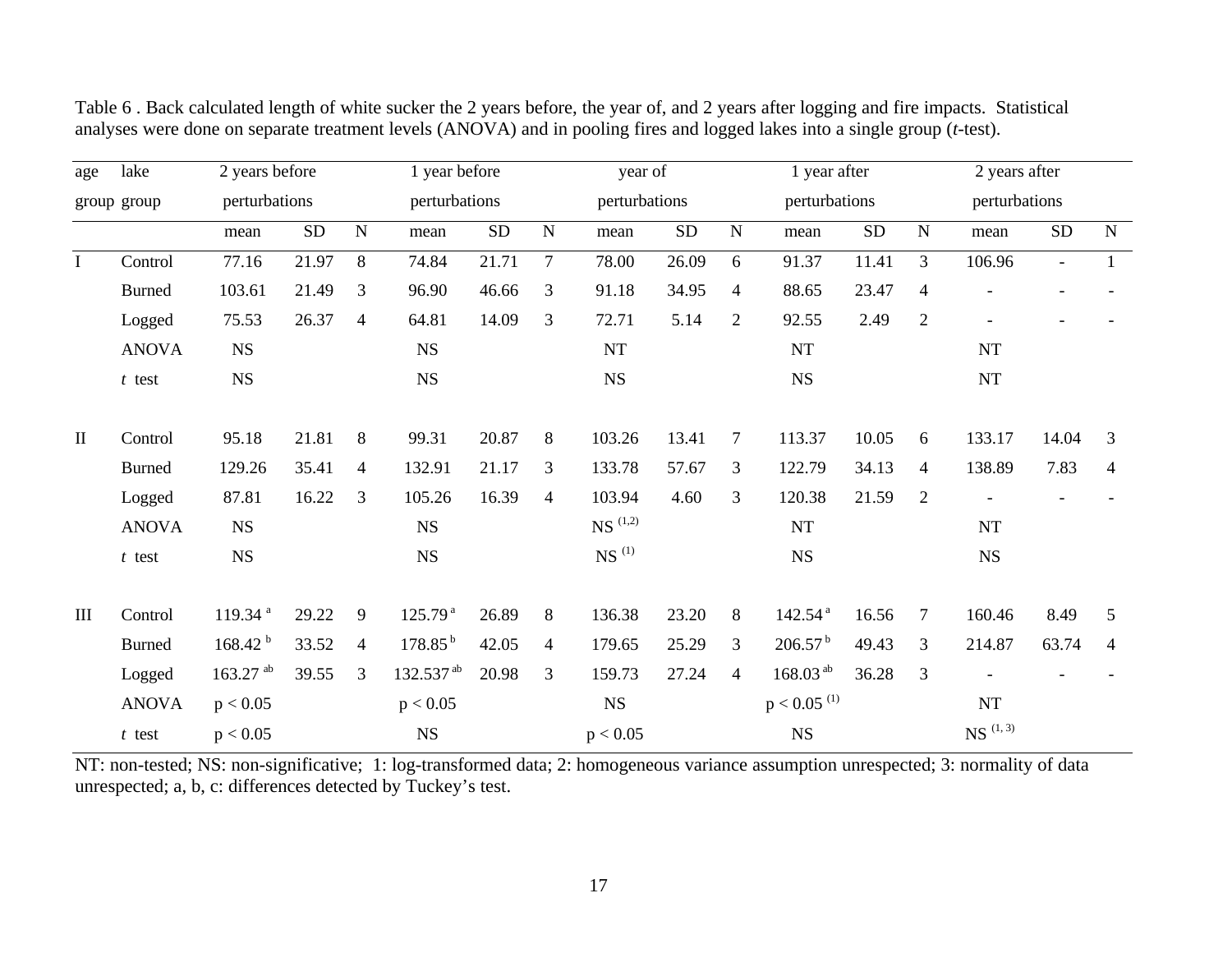| Age | lake          | 2 years before      |            |                | 1 year before          |            |                | year of               |            |                | 1 year after           |            |                | 2 years after |            |                |
|-----|---------------|---------------------|------------|----------------|------------------------|------------|----------------|-----------------------|------------|----------------|------------------------|------------|----------------|---------------|------------|----------------|
|     | group group   | perturbations       |            |                | perturbations          |            |                | perturbations         |            |                | perturbations          |            |                | perturbations |            |                |
|     |               | mean                | ${\rm SD}$ | ${\bf N}$      | mean                   | ${\rm SD}$ | $\mathbf N$    | mean                  | ${\rm SD}$ | ${\bf N}$      | mean                   | ${\rm SD}$ | $\mathbf N$    | mean          | ${\rm SD}$ | ${\bf N}$      |
| IV  | Control       | 146.46 <sup>a</sup> | 39.55      | 8              | 147.89 <sup>a</sup>    | 39.48      | 9              | 157.38 <sup>a</sup>   | 34.73      | 8              | 178.06 <sup>a</sup>    | 38.60      | $8\,$          | 184.89        | 24.17      | $\overline{4}$ |
|     | <b>Burned</b> | $216.00^{ab}$       | 51.78      | 3              | $204.03$ <sup>ab</sup> | 26.60      | $\overline{4}$ | 221.89 <sup>b</sup>   | 38.62      | $\overline{4}$ | $274.92^{b}$           | 41.49      | 3              | 297.62        | 39.57      | 3              |
|     | Logged        | 224.36 <sup>b</sup> | 35.82      | $\overline{4}$ | 214.98 <sup>b</sup>    | 40.10      | 3              | $178.04^{ab}$         | 8.87       | 3              | $217.52$ <sup>ab</sup> | 52.72      | $\overline{4}$ |               |            |                |
|     | <b>ANOVA</b>  | $p < 0.05^{\,(1)}$  |            |                | p < 0.05               |            |                | p < 0.05              |            |                | p < 0.05               |            |                | $\rm{NT}$     |            |                |
|     | $t$ test      | p < 0.01            |            |                | $\mathrm{P} < 0.01$    |            |                | p < 0.05              |            |                | p < 0.05               |            |                | p < 0.05      |            |                |
| V   | Control       | 167.89              | 47.47      | 9              | 174.19 <sup>a</sup>    | 49.98      | 8              | 175.93 <sup>a</sup>   | 49.01      | 9              | 190.76 <sup>a</sup>    | 44.09      | 8              | 243.01        | 61.62      | 5              |
|     | <b>Burned</b> | 224.85              | 45.09      | $\overline{2}$ | $255.11^{ab}$          | 59.59      | $\overline{3}$ | $252.77^{\mathrm{b}}$ | 18.11      | $\overline{4}$ | 284.41 <sup>b</sup>    | 47.61      | $\overline{4}$ | 353.95        | 31.37      | 3              |
|     | Logged        | 240.45              | 30.02      | 3              | 279.21 <sup>b</sup>    | 36.87      | $\overline{4}$ | 260.7 <sup>b</sup>    | 47.39      | 3.00           | 223.27 <sup>ab</sup>   | 23.53      | 3              |               |            |                |
|     | <b>ANOVA</b>  | $\rm{NT}$           |            |                | p < 0.01               |            |                | p < 0.05              |            |                | p < 0.05               |            |                | $\rm{NT}$     |            |                |
|     | $t$ test      | p < 0.05            |            |                | p < 0.01               |            |                | p < 0.01              |            |                | $\mathrm{P} < 0.05$    |            |                | p < 0.05      |            |                |
| VI  | Control       | 184.34              | 55.81      | 8              | 191.09                 | 58.86      | 9              | $202.97$ <sup>a</sup> | 60.86      | 8              | 202.23 <sup>a</sup>    | 59.88      | 9              | 250.24        | 52.34      | 4              |
|     | <b>Burned</b> | 354.69              | 3.55       | $\overline{2}$ | 279.46                 | 75.83      | $\mathbf{2}$   | $297.07^{ab}$         | 60.37      | 3              | 315.59 <sup>b</sup>    | 11.81      | $\overline{4}$ | 385.73        | 51.82      | $\overline{4}$ |
|     | Logged        | 290.29              | 76.78      | $\overline{2}$ | 283.93                 | 43.987     | 3              | 329.337 <sup>b</sup>  | 50         | $\overline{4}$ | $298.357^{\mathrm{b}}$ | 54.164     | 3              |               |            |                |
|     | <b>ANOVA</b>  | NT                  |            |                | $\rm{NT}$              |            |                | p < 0.01              |            |                | p < 0.01               |            |                | NT            |            |                |
|     | $t$ test      | $p < 0.01^{(3)}$    |            |                | p < 0.05               |            |                | p < 0.01              |            |                | p < 0.01               |            |                | p < 0.05      |            |                |

Table 6 (cont.) . Back calculated length of white sucker the 2 years before, the year of, and 2 years after logging and fire impacts. Statistical analyses were done on separate treatment levels (ANOVA) and in pooling fires and logged lakes into a single group (*t*-test).

NT: non-tested; NS: non-significative; 1: log-transformed data; 2: homogeneous variance assumption unrespected; 3: normality of data unrespected; a, b, c: differences detected by Tuckey's test.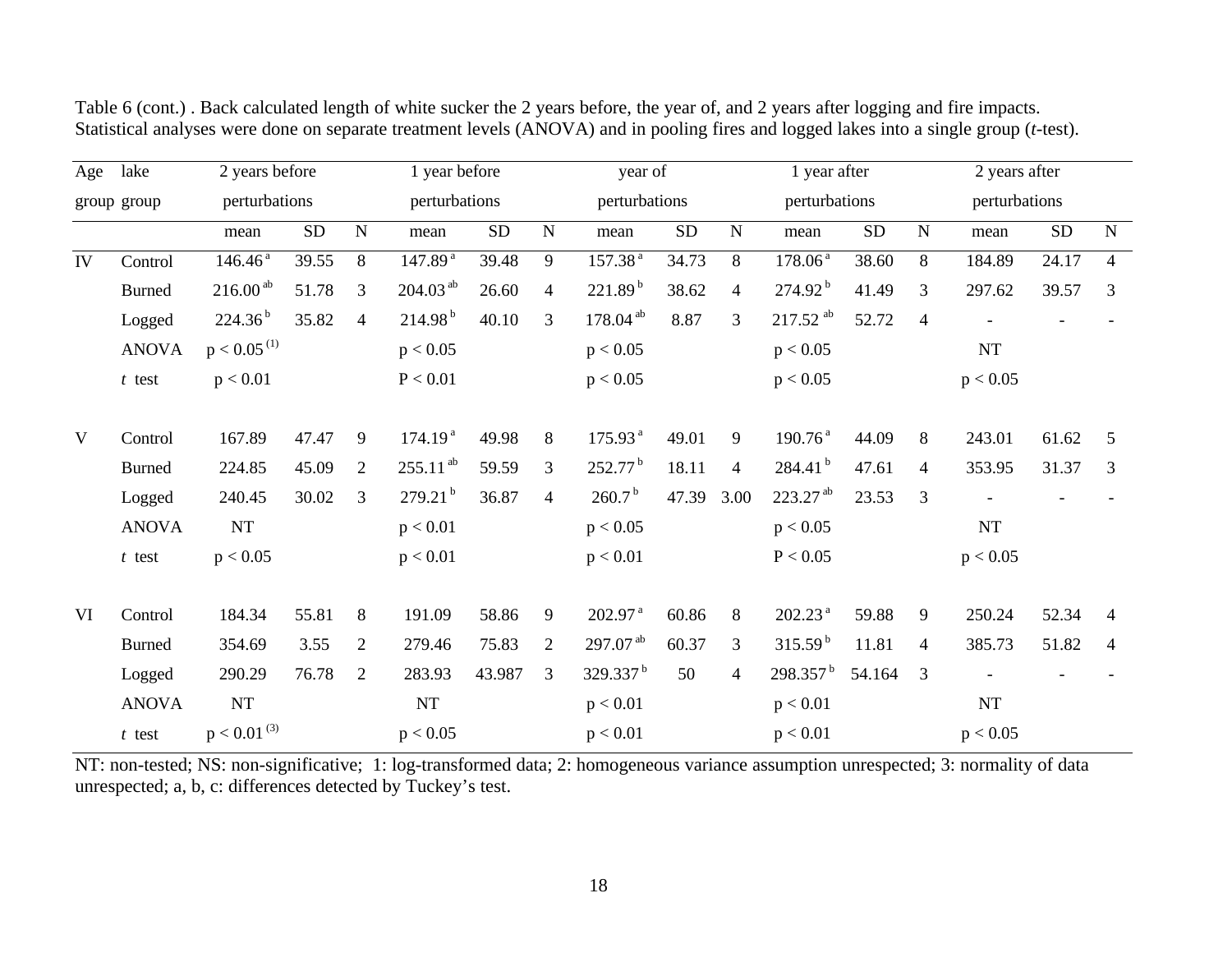|        | Model |                                                         | p > t  | $\rm SE$                    | $R^2$     | adj $\overline{R^2}$ | $S_{xy}$ |
|--------|-------|---------------------------------------------------------|--------|-----------------------------|-----------|----------------------|----------|
|        |       | % of one year old yellow perch in population $=$        |        |                             | 81.3      | 73.1                 | 16.6     |
|        | 2.11  |                                                         |        | 0.0067 0.6766               |           |                      |          |
|        | 0.18  | Northern pike biomass <sup>c</sup>                      |        | 0.0012 0.0505               | 29.4      |                      |          |
|        | 1.67  | Mean summer lake temperature <sup>c</sup>               |        | 0.0006 0.3899               | 24.6      |                      |          |
|        | 0.25  | Logging or fires $b$                                    |        | 0.0142 0.1046               | 19.5      |                      |          |
| $^+$   | 0.15  | Depth of epilimnion                                     |        | 0.0102 0.1371               | 13.1      |                      |          |
|        | 0.23  | Length of brooks on watershed <sup>c</sup>              |        | 0.0457 0.0898               | 0.5       |                      |          |
|        | 0.36  | Nanophytoplankton density <sup>c</sup>                  |        | $0.0184$ 0.1144 $(0.02)^d$  |           |                      |          |
|        | 0.34  | White sucker abundance <sup>c</sup>                     |        | $0.0094$ $0.0448$ $(5.8)^d$ |           |                      |          |
|        |       |                                                         |        |                             |           |                      |          |
|        |       | % of white sucker of length $<$ 160mm in population $=$ |        |                             | 80.2      | 74.0                 | 14.5     |
|        | 20.21 |                                                         |        |                             |           |                      |          |
| $\pm$  | 0.66  | Microphytoplankton density <sup>c</sup>                 | 0.0000 | .1113                       | 30.7      |                      |          |
|        | 0.31  | Fires or logging                                        | 0.0002 | .0645                       | 24.1      |                      |          |
| $^{+}$ | 0.40  | Latitude                                                | 0.0006 | .0928                       | 10.0      |                      |          |
| $^{+}$ | 0.01  | Sampling date                                           | 0.0017 | .0017                       | 8.8       |                      |          |
|        | 0.21  | Littoral area <sup>c</sup>                              | 0.0728 | .1113                       | $(6.7)^e$ |                      |          |

Table 7. Best models predicting the percent of one-year-old yellow perch and small white sucker  $\ll$  160 mm in the population). The probability *(p)* associated with each independent variable, the standard error of the coefficient (SE), the partial  $R^2$  associated with each variable<sup>a</sup>, the adjusted  $R^2$ , and the standard error of the estimate  $(S_{xy})$  are also listed.

<sup>a</sup>Calculated as the standardized regression coefficient times the correlation coefficient between the dependent variable and this independent variable (Tabachnick and Fidell 1983). <sup>b</sup>Dummy variable

c Log-transformed data

d Suppressor variable (see texte).

<sup>e</sup>Non-interpretable variable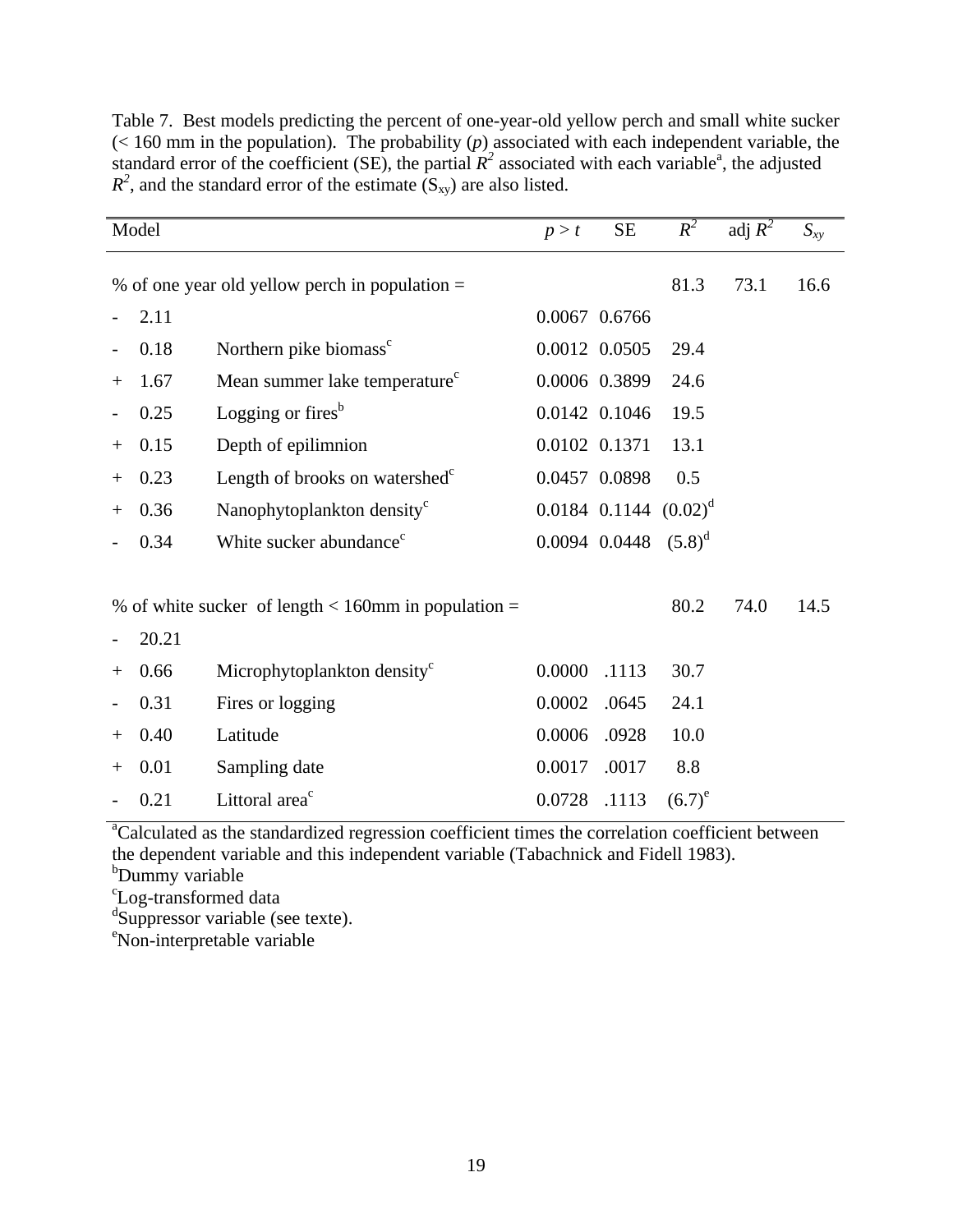

Fig. 1. Location of study lakes.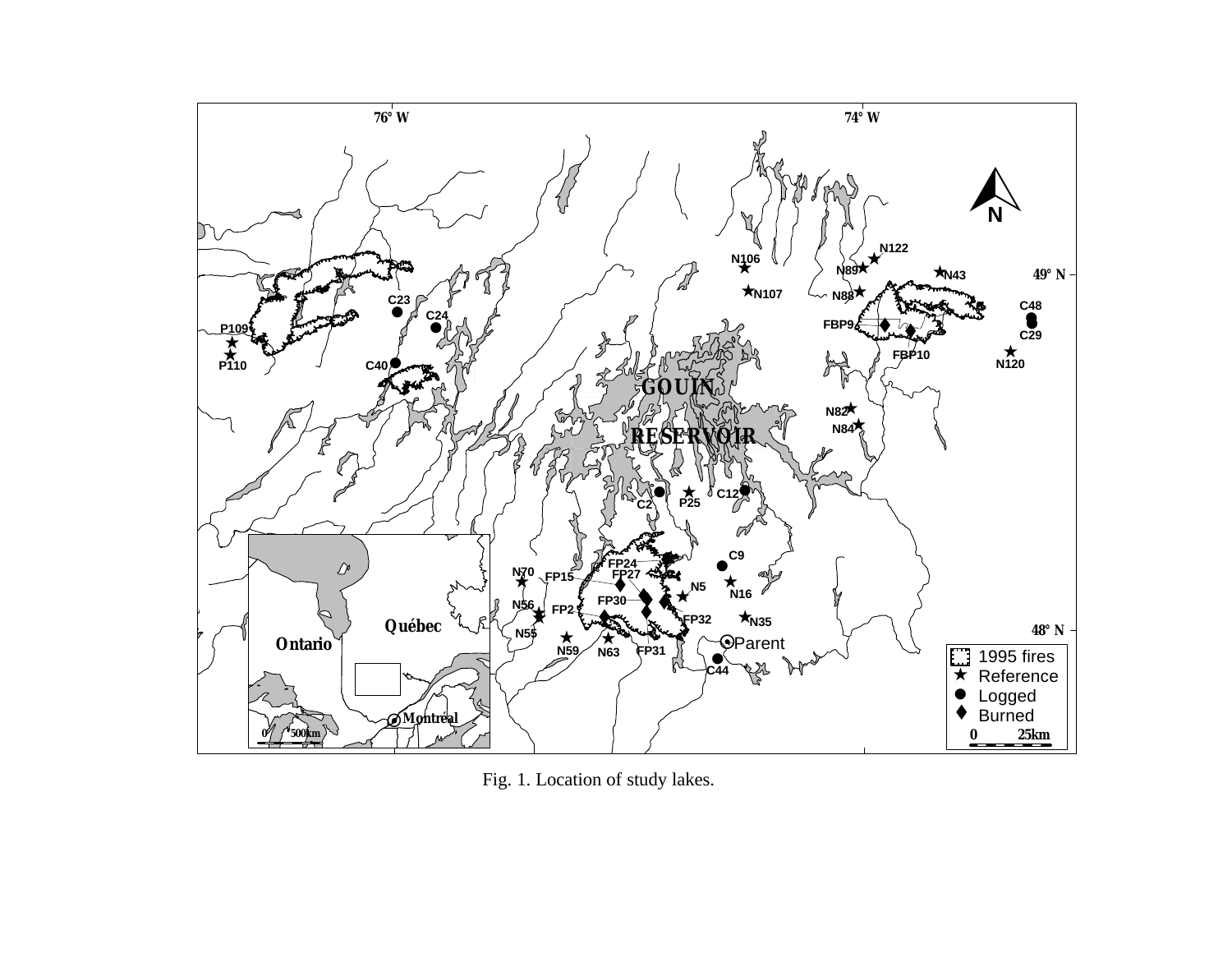

Fig. 2. Length frequency distribution of yellow perch, white sucker, and lake whitefish populations sampled in 1996 and 1997. For each length class, frequency represents the mean of the lake group.